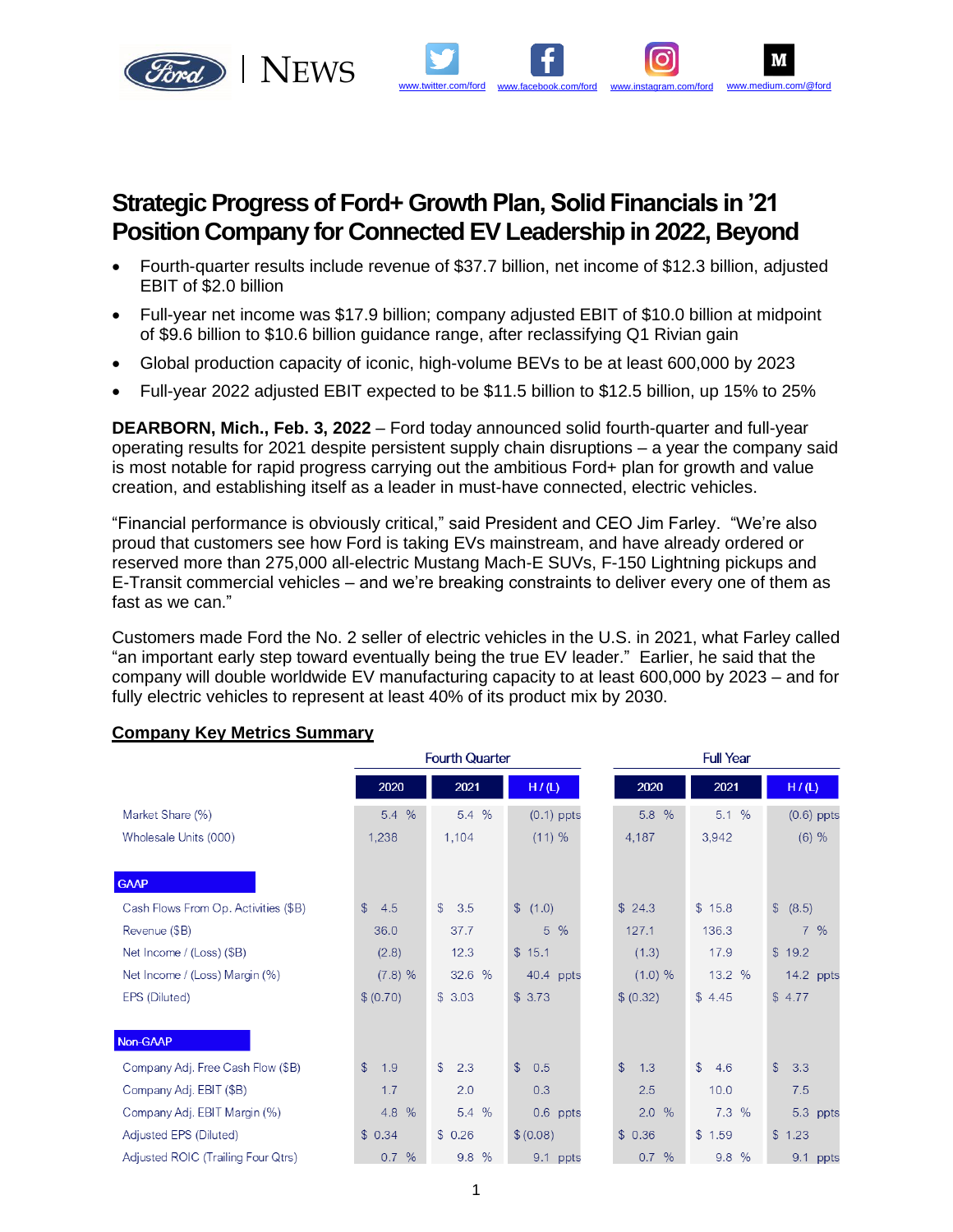Fourth-quarter revenue (\$37.7 billion), net income (\$12.3 billion) and adjusted earnings before interest and taxes (\$2.0 billion) all were up from 2020. So, too, was Ford's performance against each of those measures for all of 2021. Full-year net income was \$17.9 billion; company adjusted EBIT for the year was \$10.0 billion.

Adjusted EBIT was squarely within the guidance range of \$9.6 billion to \$10.6 billion that Ford provided on Oct. 27, after reclassifying its [first-quarter 2021 gain on its investment in](https://media.ford.com/content/fordmedia/fna/us/en/news/2022/01/18/ford-update-special-items-fy2021-results.html) Rivian following Rivian's Nov. 10 initial public offering. Automotive EBIT from outside North America was the company's highest in four years.

"Our team did a fantastic job working with partners to maximize component availability," said John Lawler, Ford's CFO. "We allocated those volumes to in-demand new vehicles like the Bronco (SUV) and Maverick (small pickup), profitable models like F-Series (trucks) and Transit, and customer orders."

For example, Ford worked with LG Energy Solution to improve battery supply for the Mustang Mach-E, expanding capacity three times over the past 10 months. Benefits from those increases will continue to accrue – to more than double originally contracted volumes by 2023.

Meanwhile, Lawler said, full-year benefits from strong mix and net pricing, as well as lower warranty costs, more than offset the effects of the production losses and higher commodity costs. As a result, automotive EBIT of \$7.4 billion and margin of 5.9% for 2021 were both significantly higher than in 2020.

Ford ended the quarter with more than \$36 billion in cash and \$52 billion in liquidity. Both measures included the company's investment in Rivian, which was valued at \$10.6 billion at the end of 2021. At the close of trading on Feb. 2, the value was \$6.6 billion.

During the fourth quarter, Ford, consistent with its focus on creating value for shareholders, reinstated a regular dividend of 10 cents per share.

The company's balance sheet was further strengthened in the quarter by repurchasing and redeeming \$7.6 billion in high-cost debt – also significantly reducing ongoing interest expenses. Around the same time, Ford introduced the North America auto industry's first fully integrated sustainable financing framework, which spans both the auto business and Ford Credit. In November, Ford issued its first green bond, the \$2.5 billion in proceeds from which are helping to fund BEV investments.

## **Business Unit Highlights**

Ford's business in **North America** vividly illustrates how the company is winning customers and reaping benefits from, according to Farley, "without question, the most exceptional product lineup I've seen in my 30-plus years in this industry." The North America EBIT margin was 7.1% for the quarter and 8.4% for the year.

In Q4, strong demand for Bronco and Maverick – the North America SUV and truck of the year, respectively – along with Mustang Mach-E and Bronco Sport contributed to a two-point U.S. share gain, to 15%, making Ford the country's top-selling automaker.

A semiconductor-related supply shortfall accounted for a quarterly EBIT loss in **Europe**. Nonetheless, the underlying trajectory of the business continues to improve.

Ford Pro continues to figure prominently in the region, where Ford has now been the top commercial-vehicle brand for seven straight years. Ford gained CV share in both the fourth-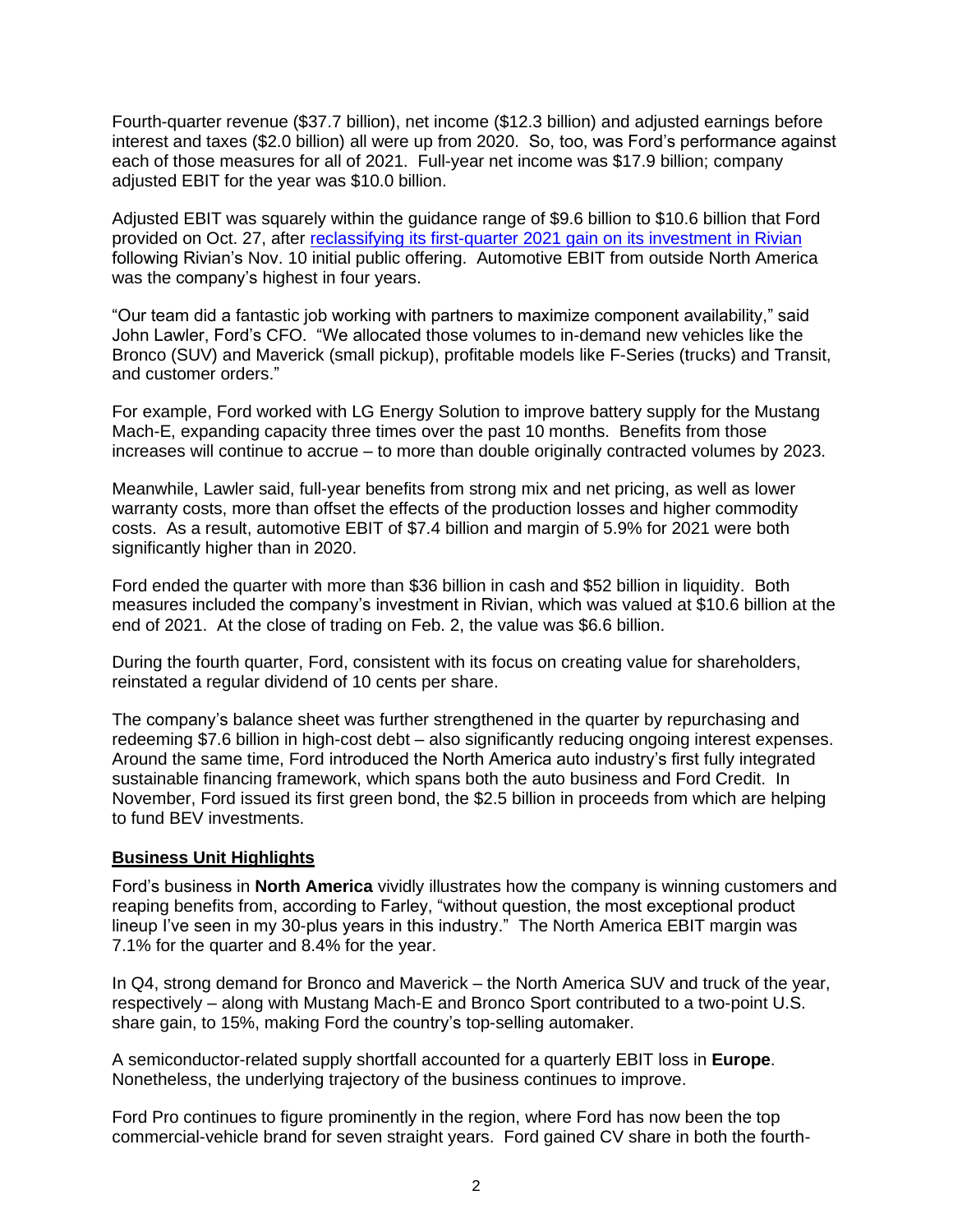|                              |                          | <b>North America</b> |                        | <b>South America</b> |              | <b>Europe</b>                                                                                                                                                                                                                  |              | China                        |                | <b>IMG</b> |                                 |              | <b>Total Auto</b> |          |
|------------------------------|--------------------------|----------------------|------------------------|----------------------|--------------|--------------------------------------------------------------------------------------------------------------------------------------------------------------------------------------------------------------------------------|--------------|------------------------------|----------------|------------|---------------------------------|--------------|-------------------|----------|
| <b>Q4 Automotive Results</b> |                          |                      |                        |                      |              |                                                                                                                                                                                                                                |              |                              |                |            |                                 |              |                   |          |
| Market Share (%) 14.3 %      |                          |                      |                        | $2.4\%$              |              |                                                                                                                                                                                                                                |              | 6.1 % 2.5 %                  |                |            | $1.7\%$ 5.4 %                   |              |                   |          |
|                              | H/(L) Q4 20 2.2 ppts     |                      |                        | $(3.7)$ ppts         |              | $(1.0)$ ppts                                                                                                                                                                                                                   |              | and <b>0.1 ppts</b>          |                |            | $(0.3)$ ppts $(0.1)$ ppts       |              |                   |          |
| Wholesales (000) 599         |                          |                      |                        | 26                   |              | 213                                                                                                                                                                                                                            |              | 186                          |                |            | $80$ and $\sim$                 |              | 1,104             |          |
|                              | H/(L) Q4 20 11 %         |                      |                        | (59) %               |              | $(37)$ %                                                                                                                                                                                                                       |              | $(8) \%$                     |                | (15) %     |                                 |              | (11) %            |          |
| Revenue (\$B) \$             |                          | 25.8                 | $\mathbb{S}$           | 0.8                  | $\mathbb{S}$ | 5.7                                                                                                                                                                                                                            | $\mathbb{S}$ | 0.6                          | $\mathbb{S}$   | 2.4        |                                 | $\mathbb{S}$ | 35.3              |          |
|                              | H/(L) Q4 20 17 %         |                      |                        | $(8)$ %              |              | (19) %                                                                                                                                                                                                                         |              | $(27)$ %                     |                | $(7)$ %    |                                 |              | $6\%$             |          |
| EBIT (\$M)                   |                          | \$1,822              | $\mathfrak{S}$         | 36                   | \$           | (159)                                                                                                                                                                                                                          | \$           | (150)                        | $\mathfrak{S}$ | 92         |                                 |              | \$1,641           |          |
|                              | $H/(L)$ Q4 20 \$ 739     |                      | \$                     | 141                  | \$           | (568)                                                                                                                                                                                                                          | \$           | (85)                         | \$             | 154        |                                 | S            | 381               |          |
| EBIT Margin (%) 7.1 %        |                          |                      |                        | 4.5 %                |              | $(2.8) \%$                                                                                                                                                                                                                     |              | $(25.8)$ %                   |                | 3.9%       |                                 |              | 4.7 %             |          |
|                              | $H/(L)$ Q4 20            | 2.2 ppts             | <b>Service Service</b> | 16.7 ppts            |              | (8.6) ppts (17.6) ppts 6.3 ppts 6.3 ppts 6.4 ppts 6.4 ppts 6.4 ppts 6.5 ppts 6.4 ppts 6.4 ppts 6.4 ppts 6.5 ppts 6.4 ppts 6.4 ppts 6.4 ppts 6.4 ppts 6.4 ppts 6.4 ppts 6.4 ppts 6.4 ppts 6.4 ppts 6.4 ppts 6.4 ppts 6.4 ppts 6 |              |                              |                |            |                                 |              | 0.9 ppts          |          |
| <b>FY Automotive Results</b> |                          |                      |                        |                      |              |                                                                                                                                                                                                                                |              |                              |                |            |                                 |              |                   |          |
| Market Share (%) 12.0 %      |                          |                      |                        | $2.6\%$              |              | 6.4 %                                                                                                                                                                                                                          |              | 2.4 % 1.8 %                  |                |            |                                 |              | 5.1%              |          |
|                              | H / (L) FY 20 (1.2) ppts |                      |                        | $(3.7)$ ppts         |              | $(0.8)$ ppts                                                                                                                                                                                                                   |              | $(0.0)$ ppts                 |                |            | and <b>0.0</b> ppts to 0.0 ppts |              | $(0.6)$ ppts      |          |
| Wholesales (000) 2,006       |                          |                      |                        | 81                   |              | 891                                                                                                                                                                                                                            |              | 649                          |                |            | 315                             |              | 3,942             |          |
|                              | $H / (L) FY 20$ (4) %    |                      |                        | $(56)$ %             |              | $(13) \%$                                                                                                                                                                                                                      |              | $5\%$                        |                | $11\%$     |                                 |              | $(6)$ %           |          |
| Revenue (\$B) $$87.8$        |                          |                      | \$                     | 2.4                  | s.           | 24.5                                                                                                                                                                                                                           | \$.          | 2.5                          | $\mathbb{S}$   | 9.0        |                                 |              | \$126.1           |          |
|                              | H/(L) FY 20 10 %         |                      |                        | $(3) \%$             |              | $8\%$                                                                                                                                                                                                                          |              | $(20)$ %                     |                | 19 %       |                                 |              | $9\%$             |          |
| EBIT (\$M)                   | \$7,377                  |                      | s.                     | (121)                | $\mathbb{S}$ | (154)                                                                                                                                                                                                                          | \$.          | (327)                        | $\mathbb{S}$   | 622        |                                 |              | \$7,397           |          |
|                              | H / (L) FY 20 \$ 3,667   |                      | \$                     | 369                  | \$           | 697                                                                                                                                                                                                                            | \$           | 172                          | \$             | 786        |                                 | S            | 5,691             |          |
| EBIT Margin (%) 8.4 %        |                          |                      |                        | $(5.1) \%$           |              |                                                                                                                                                                                                                                |              | $(0.6) \%$ $(12.8) \%$ 6.9 % |                |            |                                 |              | $5.9 \%$          |          |
|                              | H / (L) FY 20 3.8 ppts   |                      |                        | 14.8 ppts            |              | and <b>3.2 ppts</b> 2.8 ppts                                                                                                                                                                                                   |              |                              |                | $9.1$ ppts |                                 |              |                   | 4.4 ppts |

quarter and full-year 2021 – the latter approaching 15% – and presently has a record order bank for its Transit vans. E-Transit will be launched there in early 2022.

Ford Liive, the connected uptime system for commercial customers, is now available in nine European national markets. The application enabled an additional 28,000 days of vehicle availability in Q4.

In **China**, Ford recorded a fourth-quarter operating loss, but is expected to improve profitability in 2022.

Locally built Lincoln-brand vehicles are a huge part of Ford's turnaround there, positioning the company to be a significant player in the world's largest luxury car market. For the first time, Lincoln volumes in China were larger than those in the U.S. Full-year sales of Lincoln models were up nearly 50% from 2020, with the launch of the Lincoln Zephyr set for first-quarter 2022 and other new products from the brand forthcoming.

Ford's restructured, asset-light business unit in **South America** was again profitable and is now on a path toward growth. The company's profitable **International Markets Group**, which operates in about 100 markets in Asia, the Middle East and elsewhere, is preparing to introduce a next-generation version of its Ranger midsize pickup later this year.

**Ford Credit**, which will play a vital role in delivering exceptional customer value in the era of connected, zero-emission vehicles and services, again posted solid results in Q4, driving fullyear earnings before taxes to \$4.7 billion.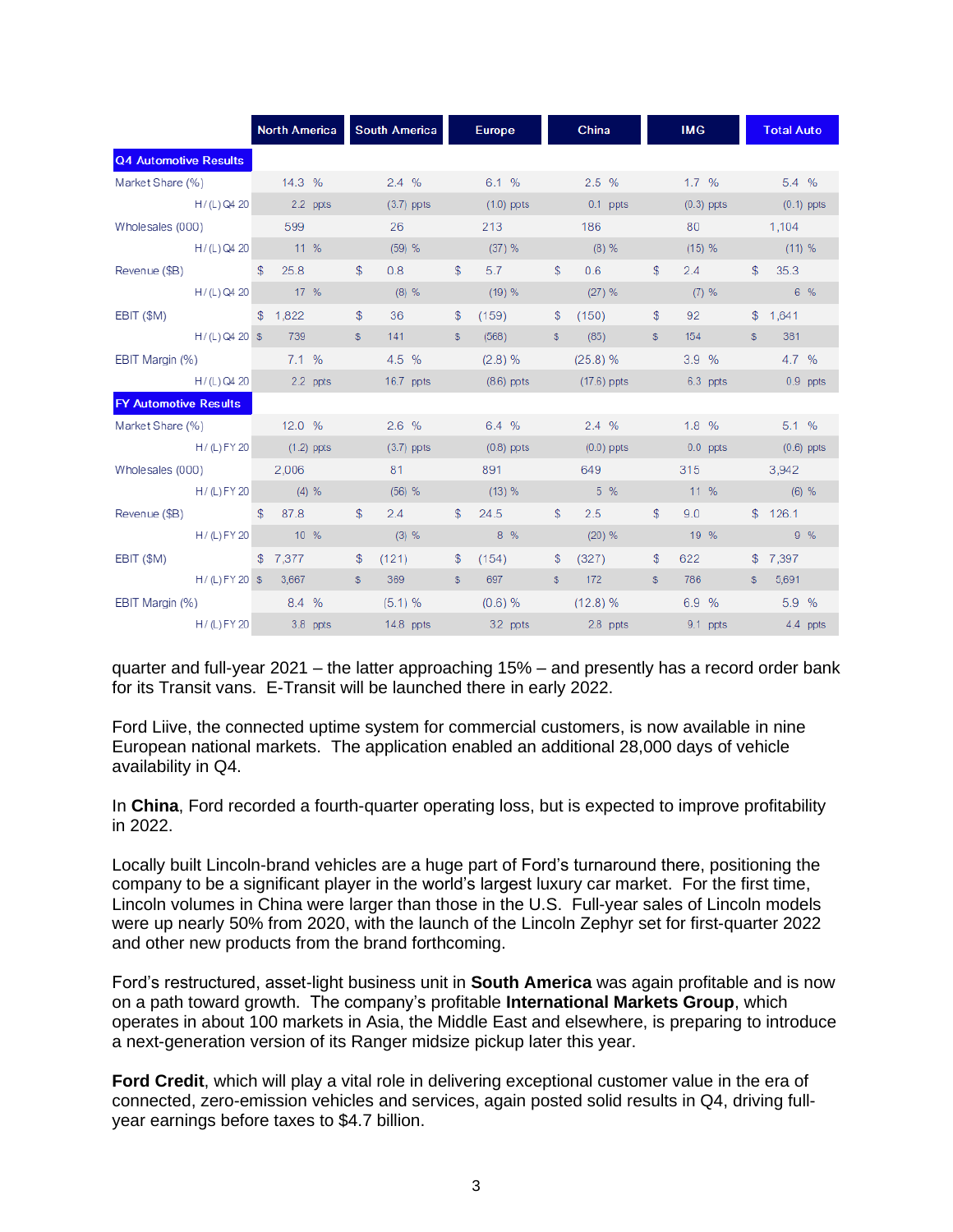## **Unfolding Ford+ Plan for Growth, Value Creation**

Ford is relentlessly adding to Ford+ capabilities for connectivity and EVs. Since the company last announced quarterly results on Oct. 27, developments have included:

- The [launch of VIIZR,](https://media.ford.com/content/fordmedia/fna/us/en/news/2021/12/07/ford-launches-viizr.html) a field-service tool for small-business customers built on the Salesforce platform
- [Introduction of Ford Pro Charging,](https://media.ford.com/content/fordmedia/fna/us/en/news/2021/12/16/ford-pro-charging-launches-to-help-businesses-of-all-sizes-overc.html) to provide commercial customers of all sizes a complete, seamless solution for charging their electric vehicles
- An initiative that allows plug-in EV owners in California to opt into carbon-neutral charging at [home,](https://media.ford.com/content/fordmedia/fna/us/en/news/2021/12/17/charging-with-purpose--ford-launches-zero-carbon-electric-vehicl.html) a program of the California Air Resource Board's Low Carbon Fuel Standard
- A [five-year agreement with Stripe,](https://media.ford.com/content/fordmedia/fna/us/en/news/2022/01/17/ford-credit.html) the economic-infrastructure company, to scale Ford's always-on, e-commerce capabilities for customers
- [Formation of Canopy,](https://media.ford.com/content/fordmedia/fna/us/en/news/2022/01/18/ford-and-adt.html) a joint venture with ADT, for professional security monitoring and artificial intelligence-based camera technology that strengthens security of customers' new and existing vehicles of all makes.
- [Creation of Ford Pro Intelligence,](https://media.ford.com/content/fordmedia/fna/us/en/news/2022/01/26/productivity-accelerated-ford-pro.html) a cloud-based platform powering digital services to support commercial customer fleets.

## **Outlook**

Strong customer appeal of Ford's new vehicles is driving optimism about 2022 – the first full production year for the award-winning Bronco and Maverick. So are the E-Transit and, soon, the F-150 Lightning, which are joining the Mustang Mach-E in the company's high-volume lineup of battery electric vehicles.

Lawler said Ford expects full-year 2022 adjusted EBIT to be even stronger – \$11.5 billion to \$12.5 billion, an increase of 15% to 25% over 2021. The high end of the adjusted EBIT range equates to a margin of 8% which, if achieved, would be one year earlier than the company's previous target. Adjusted free cash flow for the year is expected to be \$5.5 billion to \$6.5 billion.

Underlying assumptions for 2022 include:

- Significantly higher profits in North America, along with collective profitability in the rest of the world as the company benefits from its extensive global redesign
- Continued variability in supplies of key components, with full-year vehicle wholesales nonetheless being up about 10% to 15%, with a high single- to low double-digit decline in Q1, reflecting supplier shortages related to COVID shutdowns and semiconductors
- A strong pricing environment, though with a dynamic relationship between vehicle volumes and pricing
- Increased commodity costs, along with possible inflationary effects on a broad range of other expenses
- EBT from Ford Credit that remains strong, but lower than in 2021, and
- Ongoing investment in the Ford+ plan.

Ford plans to report its first-quarter 2022 financial results on Wednesday, April 27.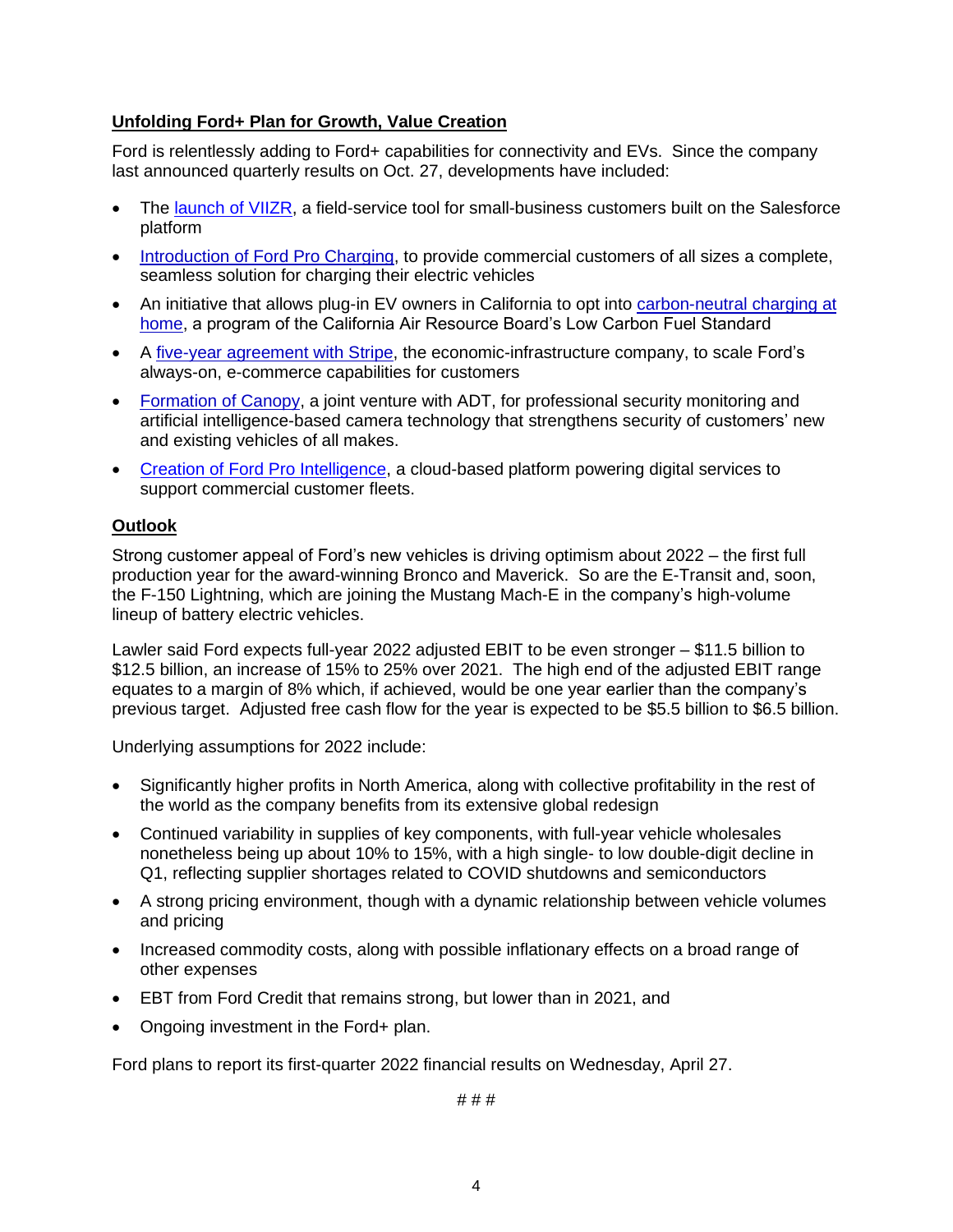### *About Ford Motor Company*

*Ford Motor Company (NYSE: F) is a global company based in Dearborn, Michigan, that is committed to helping build a better world, where every person is free to move and pursue their dreams. The company's Ford+ plan for growth and value creation combines existing strengths, new capabilities and always-on relationships with customers to enrich experiences for and deepen the loyalty of those customers. Ford designs, manufactures, markets and services a full line of connected, increasingly electrified passenger and commercial vehicles: Ford trucks, utility vehicles, vans and cars, and Lincoln luxury vehicles. The company is pursuing leadership positions in electrification, connected vehicle services and mobility solutions, including self-driving technology, and provides financial services through Ford Motor Credit Company. Ford employs about 183,000 people worldwide. More information about the company, its products and Ford Motor Credit Company is available at [corporate.ford.com.](https://corporate.ford.com/)*

| <b>Contacts:</b> |                  |                    | Fixed Income     |                   |
|------------------|------------------|--------------------|------------------|-------------------|
|                  |                  | Equity Investment  | Investment       | Shareholder       |
|                  | Media            | Community          | Community        | Inquiries         |
|                  | T.R. Reid        | Lynn Antipas Tyson | Karen Rocoff     | 1.800.555.5259 or |
|                  | 1.313.319.6683   | 1.914.485.1150     | 1.313.621.0965   | 1.313.845.8540    |
|                  | treid22@ford.com | ltyson4@ford.com   | krocoff@ford.com | stockinf@ford.com |

### **Conference Call Details**

Ford Motor Company (NYSE: F) and Ford Motor Credit Company released their 2021 fourth-quarter and full-year financial results at 4:05 p.m. ET on Thursday, Feb. 3. Following the release, Jim Farley, Ford president and chief executive officer; John Lawler, Ford chief financial officer; and Marion Harris, CEO, Ford Motor Credit, will host a conference call at 5:00 p.m. ET to discuss the results. The presentation and supporting materials will be available at [shareholder.ford.com.](http://www.shareholder.ford.com/) Representatives of the investment community will have the opportunity to ask questions on the call.

## **Ford Fourth-Quarter Earnings Call: Thursday, Feb. 3, at 5:00 p.m. ET**

Toll-Free: 877.930.5753 International: +1.409.983.9656 Registration Link (option, speeds login): [Ford Earnings](https://www.directeventreg.com/der/validateConferenceId.action) Call Conference ID: 9318248 Webcast: [shareholder.ford.com](http://www.shareholder.ford.com/)

#### **Replay**

Available after 8:00 p.m. ET on Feb. 3 and through Feb. 9 Webcast: [shareholder.ford.com](https://shareholder.ford.com/investors/overview/default.aspx) Toll-Free: 855.859.2056 International: +1.404.537.3406 Conference ID: 9318248

The following applies to the information throughout this release:

- See tables later in this release for the nature and amount of special items, and reconciliations of the non-GAAP financial measures designated as "adjusted" to the most comparable financial measures calculated in accordance with U.S. generally accepted accounting principles ("GAAP").
- Wholesale unit and production volumes include Ford and Lincoln brand vehicles produced and sold by Ford or our unconsolidated affiliates and Jiangling Motors Corporation ("JMC") brand vehicles produced and sold in China by our unconsolidated affiliate, and from Q2 2021 Ford brand vehicles produced in Taiwan by Lio Ho Group. Revenue does not include vehicles produced and sold by our unconsolidated affiliates. See materials supporting the Feb. 3, 2022, conference call at [shareholder.ford.com](https://shareholder.ford.com/investors/overview/default.aspx) for further discussion of wholesale unit volumes.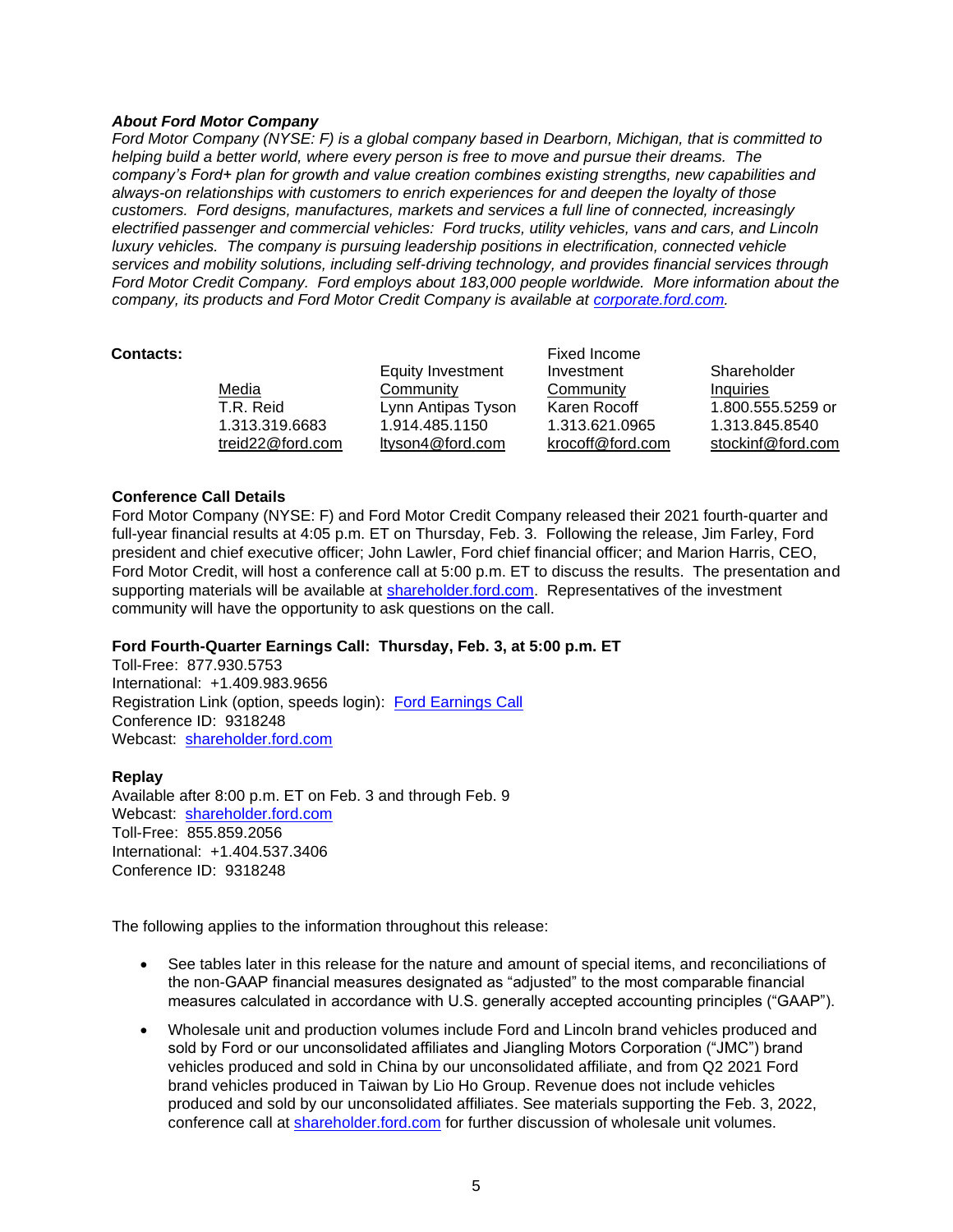#### **Cautionary Note on Forward-Looking Statements**

Statements included or incorporated by reference herein may constitute "forward-looking statements" within the meaning of the Private Securities Litigation Reform Act of 1995. Forward-looking statements are based on expectations, forecasts, and assumptions by our management and involve a number of risks, uncertainties, and other factors that could cause actual results to differ materially from those stated, including, without limitation:

- Ford and Ford Credit's financial condition and results of operations have been and may continue to be adversely affected by public health issues, including epidemics or pandemics such as COVID-19;
- Ford is highly dependent on its suppliers to deliver components in accordance with Ford's production schedule, and a shortage of key components, such as semiconductors, or raw materials can disrupt Ford's production of vehicles;
- Ford's long-term competitiveness depends on the successful execution of Ford+;
- Ford's vehicles could be affected by defects that result in delays in new model launches, recall campaigns, or increased warranty costs;
- Ford may not realize the anticipated benefits of existing or pending strategic alliances, joint ventures, acquisitions, divestitures, or new business strategies;
- Operational systems, security systems, vehicles, and services could be affected by cyber incidents, ransomware attacks, and other disruptions;
- Ford's production, as well as Ford's suppliers' production, could be disrupted by labor issues, natural or man-made disasters, financial distress, production difficulties, capacity limitations, or other factors;
- Ford's ability to maintain a competitive cost structure could be affected by labor or other constraints;
- Ford's ability to attract and retain talented, diverse, and highly skilled employees is critical to its success and competitiveness;
- Ford's new and existing products, digital and physical services, and mobility services are subject to market acceptance and face significant competition from existing and new entrants in the automotive, mobility, and digital services industries;
- Ford's near-term results are dependent on sales of larger, more profitable vehicles, particularly in the United States;
- With a global footprint, Ford's results could be adversely affected by economic, geopolitical, protectionist trade policies, or other events, including tariffs;
- Industry sales volume in any of Ford's key markets can be volatile and could decline if there is a financial crisis, recession, or significant geopolitical event;
- Ford may face increased price competition or a reduction in demand for its products resulting from industry excess capacity, currency fluctuations, competitive actions, or other factors;
- Inflationary pressure and fluctuations in commodity prices, foreign currency exchange rates, interest rates, and market value of Ford or Ford Credit's investments, including marketable securities, can have a significant effect on results;
- Ford and Ford Credit's access to debt, securitization, or derivative markets around the world at competitive rates or in sufficient amounts could be affected by credit rating downgrades, market volatility, market disruption, regulatory requirements, or other factors;
- Ford's receipt of government incentives could be subject to reduction, termination, or clawback;
- Ford Credit could experience higher-than-expected credit losses, lower-than-anticipated residual values, or higher-than-expected return volumes for leased vehicles;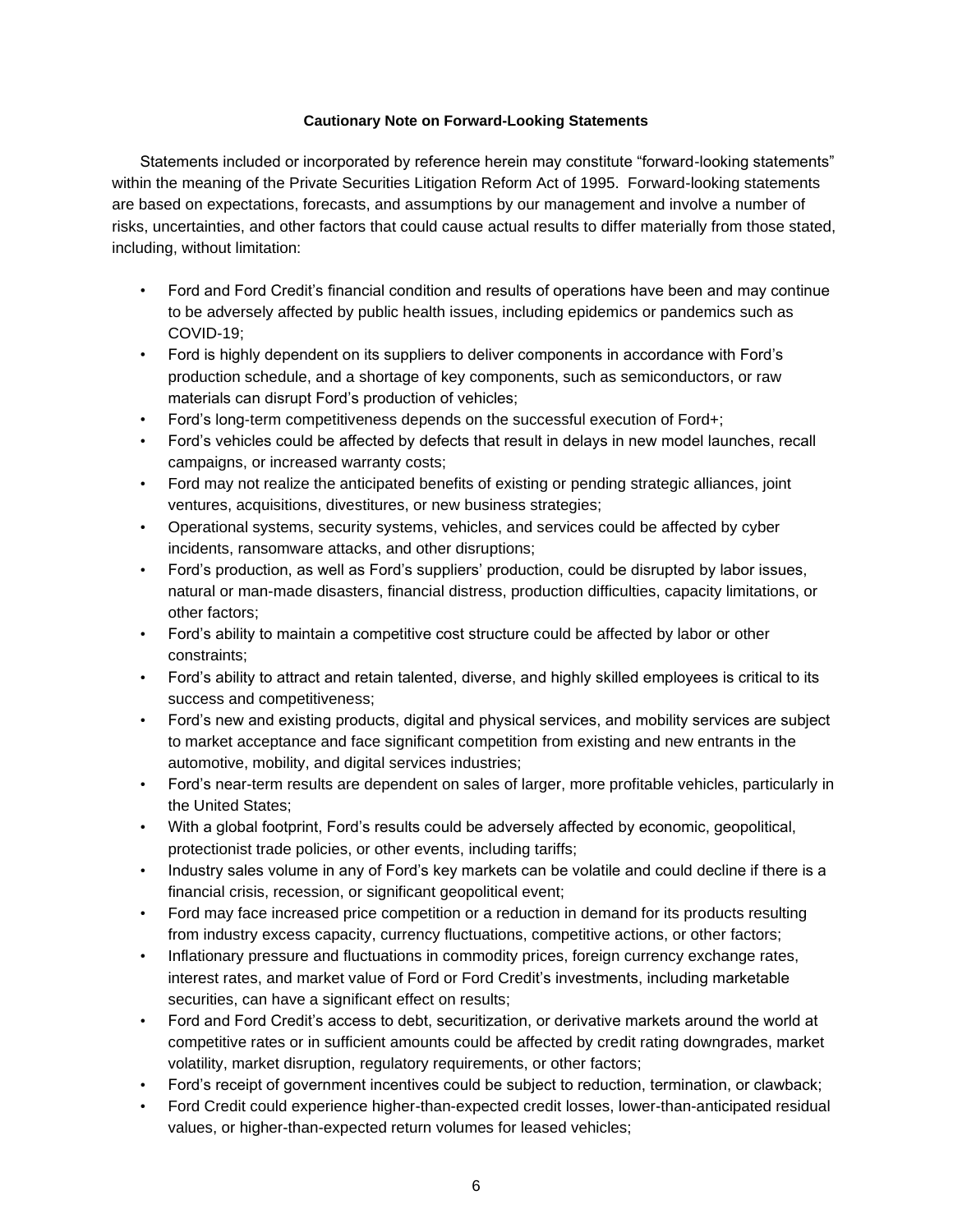- Economic and demographic experience for pension and other postretirement benefit plans (e.g., discount rates or investment returns) could be worse than Ford has assumed;
- Pension and other postretirement liabilities could adversely affect Ford's liquidity and financial condition;
- Ford and Ford Credit could experience unusual or significant litigation, governmental investigations, or adverse publicity arising out of alleged defects in products, services, perceived environmental impacts, or otherwise;
- Ford may need to substantially modify its product plans to comply with safety, emissions, fuel economy, autonomous vehicle, and other regulations;
- Ford and Ford Credit could be affected by the continued development of more stringent privacy, data use, and data protection laws and regulations as well as consumers' heightened expectations to safeguard their personal information; and
- Ford Credit could be subject to new or increased credit regulations, consumer protection regulations, or other regulations.

We cannot be certain that any expectation, forecast, or assumption made in preparing forward-looking statements will prove accurate, or that any projection will be realized. It is to be expected that there may be differences between projected and actual results. Our forward-looking statements speak only as of the date of their initial issuance, and we do not undertake any obligation to update or revise publicly any forward-looking statement, whether as a result of new information, future events, or otherwise. For additional discussion, see "Item 1A. Risk Factors" in our most recent Annual Report on Form 10-K, as updated by subsequent filings with the United States Securities and Exchange Commission.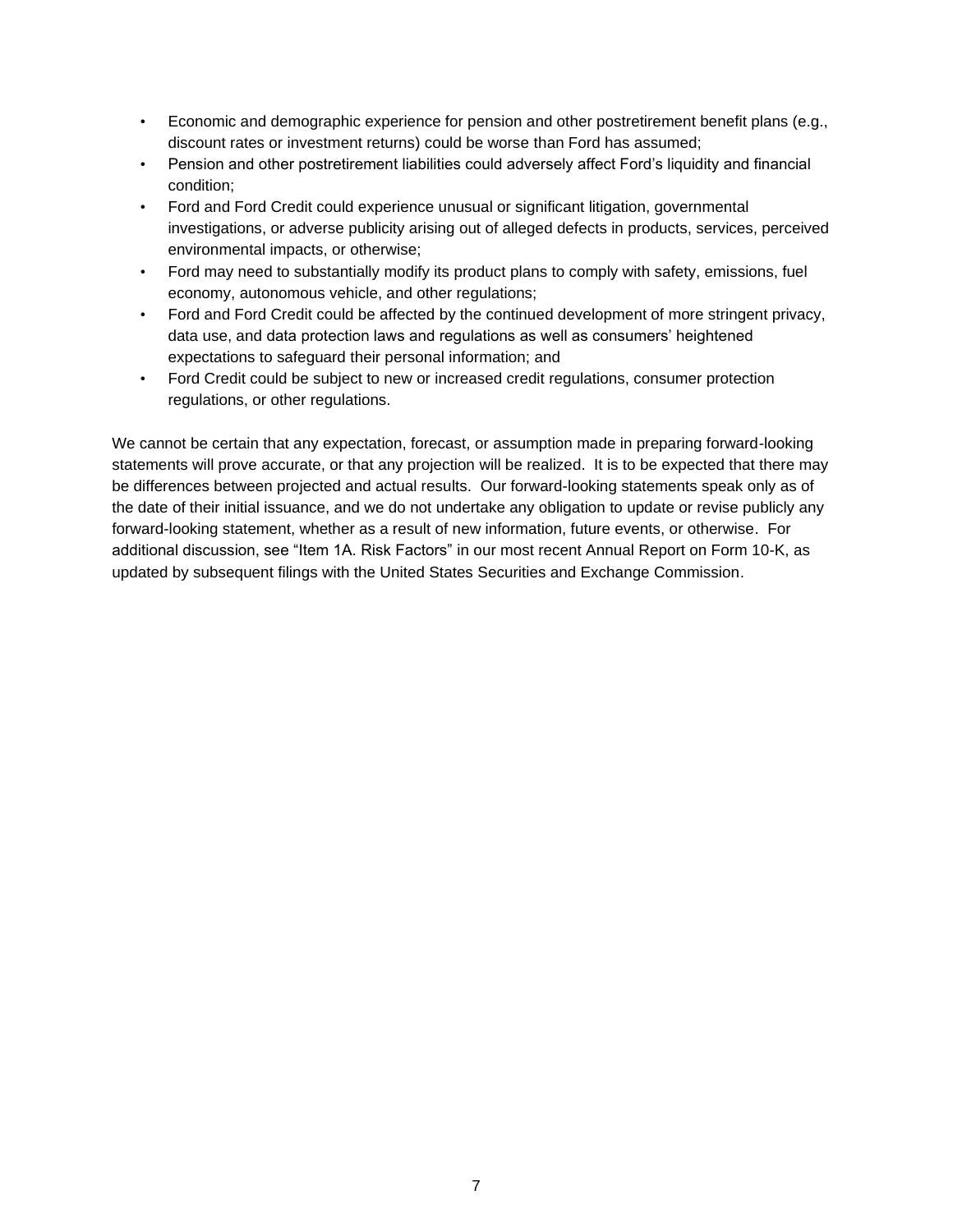## **FORD MOTOR COMPANY AND SUBSIDIARIES CONSOLIDATED STATEMENTS OF CASH FLOWS (in millions)**

|                                                                                                                 |      |           | For the years ended December 31, |              |      |           |  |  |
|-----------------------------------------------------------------------------------------------------------------|------|-----------|----------------------------------|--------------|------|-----------|--|--|
|                                                                                                                 |      | 2019      |                                  | 2020         |      | 2021      |  |  |
| Cash flows from operating activities                                                                            |      |           |                                  |              |      |           |  |  |
| Net income/(loss)                                                                                               | \$   | 84        | \$                               | $(1,276)$ \$ |      | 17,910    |  |  |
| Depreciation and tooling amortization                                                                           |      | 9,689     |                                  | 8,751        |      | 7,318     |  |  |
| Other amortization                                                                                              |      | (1, 199)  |                                  | (1,294)      |      | (1, 358)  |  |  |
| Held-for-sale impairment charges                                                                                |      | 804       |                                  | 23           |      |           |  |  |
| Brazil manufacturing exit non-cash charges (excluding accelerated depreciation of \$145 and<br>\$322)           |      |           |                                  | 1,159        |      | 48        |  |  |
| (Gains)/Losses on extinguishment of debt                                                                        |      | 55        |                                  | 1            |      | 1,702     |  |  |
| Provision for/(Benefit from) credit and insurance losses                                                        |      | 413       |                                  | 929          |      | (298)     |  |  |
| Pension and other post-retirement employee benefits ("OPEB") expense/(income)                                   |      | 2,625     |                                  | 1,027        |      | (4, 865)  |  |  |
| Equity investment dividends received in excess of (earnings)/losses                                             |      | 203       |                                  | 130          |      | 116       |  |  |
| Foreign currency adjustments                                                                                    |      | (54)      |                                  | (420)        |      | 532       |  |  |
| Net realized and unrealized (gains)/losses on cash equivalents, marketable securities, and<br>other investments |      | (139)     |                                  | (315)        |      | (9, 159)  |  |  |
| Net (gain)/loss on changes in investments in affiliates                                                         |      | (29)      |                                  | (3, 446)     |      | (368)     |  |  |
| Stock compensation                                                                                              |      | 228       |                                  | 199          |      | 305       |  |  |
| Provision for deferred income taxes                                                                             |      | (1,370)   |                                  | (269)        |      | (563)     |  |  |
| Decrease/(Increase) in finance receivables (wholesale and other)                                                |      | 1,554     |                                  | 12,104       |      | 7,656     |  |  |
| Decrease/(Increase) in accounts receivable and other assets                                                     |      | (816)     |                                  | (63)         |      | (1, 141)  |  |  |
| Decrease/(Increase) in inventory                                                                                |      | 206       |                                  | 148          |      | (1,778)   |  |  |
| Increase/(Decrease) in accounts payable and accrued and other liabilities                                       |      | 5,260     |                                  | 6,809        |      | (36)      |  |  |
| Other                                                                                                           |      | 125       |                                  | 72           |      | (234)     |  |  |
| Net cash provided by/(used in) operating activities                                                             |      | 17,639    |                                  | 24,269       |      | 15,787    |  |  |
| Cash flows from investing activities                                                                            |      |           |                                  |              |      |           |  |  |
| Capital spending                                                                                                |      | (7,632)   |                                  | (5, 742)     |      | (6, 227)  |  |  |
| Acquisitions of finance receivables and operating leases                                                        |      | (55, 576) |                                  | (55, 901)    |      | (48, 379) |  |  |
| Collections of finance receivables and operating leases                                                         |      | 50,182    |                                  | 48,746       |      | 52,094    |  |  |
| Proceeds from sale of business                                                                                  |      |           |                                  | 1,340        |      | 145       |  |  |
| Purchases of marketable securities and other investments                                                        |      | (17, 472) |                                  | (39, 624)    |      | (27, 491) |  |  |
| Sales and maturities of marketable securities and other investments                                             |      | 16,929    |                                  | 32,395       |      | 33,229    |  |  |
| Settlements of derivatives                                                                                      |      | (114)     |                                  | (323)        |      | (272)     |  |  |
| Other                                                                                                           |      | (38)      |                                  | 494          |      | (354)     |  |  |
| Net cash provided by/(used in) investing activities                                                             |      | (13, 721) |                                  | (18, 615)    |      | 2,745     |  |  |
| Cash flows from financing activities                                                                            |      |           |                                  |              |      |           |  |  |
| Cash payments for dividends and dividend equivalents                                                            |      | (2, 389)  |                                  | (596)        |      | (403)     |  |  |
| Purchases of common stock                                                                                       |      | (237)     |                                  |              |      |           |  |  |
| Net changes in short-term debt                                                                                  |      | (1, 384)  |                                  | (2, 291)     |      | 3,273     |  |  |
| Proceeds from issuance of long-term debt                                                                        |      | 47,604    |                                  | 65,900       |      | 27,901    |  |  |
| Payments of long-term debt                                                                                      |      | (46, 497) |                                  | (60, 514)    |      | (54, 164) |  |  |
| Other                                                                                                           |      | (226)     |                                  | (184)        |      | (105)     |  |  |
| Net cash provided by/(used in) financing activities                                                             |      | (3, 129)  |                                  | 2,315        |      | (23, 498) |  |  |
| Effect of exchange rate changes on cash, cash equivalents, and restricted cash                                  |      | 45        |                                  | 225          |      | (232)     |  |  |
| Net increase/(decrease) in cash, cash equivalents, and restricted cash                                          | $\,$ | 834       | $\boldsymbol{\mathsf{S}}$        | 8,194 \$     |      | (5, 198)  |  |  |
| Cash, cash equivalents, and restricted cash at beginning of period                                              | \$   | 16,907    | \$                               | 17,741       | \$   | 25,935    |  |  |
| Net increase/(decrease) in cash, cash equivalents, and restricted cash                                          |      | 834       |                                  | 8,194        |      | (5, 198)  |  |  |
| Cash, cash equivalents, and restricted cash at end of period                                                    | \$   | 17,741    | $\boldsymbol{\mathsf{S}}$        | 25,935       | - \$ | 20,737    |  |  |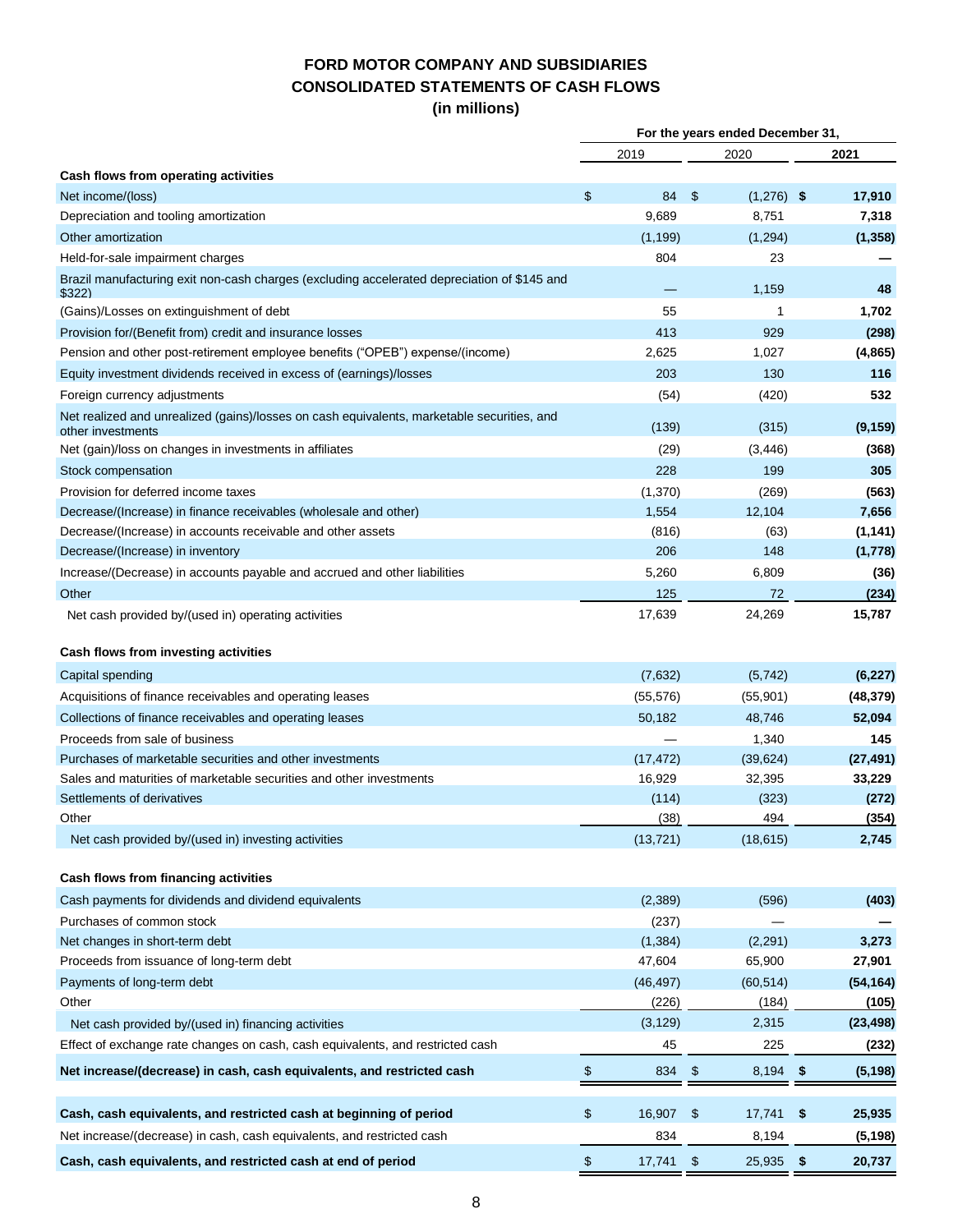## **FORD MOTOR COMPANY AND SUBSIDIARIES CONSOLIDATED INCOME STATEMENTS (in millions, except per share amounts)**

|                                                                                       |                | For the years ended December 31, |      |              |               |
|---------------------------------------------------------------------------------------|----------------|----------------------------------|------|--------------|---------------|
|                                                                                       |                | 2019                             |      | 2020         | 2021          |
| <b>Revenues</b>                                                                       |                |                                  |      |              |               |
| Automotive                                                                            | $\mathfrak{S}$ | 143,604                          | - \$ | 115,894      | \$<br>126,150 |
| <b>Ford Credit</b>                                                                    |                | 12,260                           |      | 11,203       | 10,073        |
| <b>Mobility</b>                                                                       |                | 36                               |      | 47           | 118           |
| <b>Total revenues</b>                                                                 |                | 155,900                          |      | 127,144      | 136,341       |
| <b>Costs and expenses</b>                                                             |                |                                  |      |              |               |
| Cost of sales                                                                         |                | 134,693                          |      | 112,752      | 114,651       |
| Selling, administrative, and other expenses                                           |                | 11,161                           |      | 10,193       | 11,915        |
| Ford Credit interest, operating, and other expenses                                   |                | 9,472                            |      | 8,607        | 5,252         |
| Total costs and expenses                                                              |                | 155,326                          |      | 131,552      | 131,818       |
| Operating income/(loss)                                                               |                | 574                              |      | (4, 408)     | 4,523         |
| Interest expense on Company debt excluding Ford Credit                                |                | 1,020                            |      | 1,649        | 1,803         |
| Other income/(loss), net                                                              |                | (226)                            |      | 4,899        | 14,733        |
| Equity in net income/(loss) of affiliated companies                                   |                | 32                               |      | 42           | 327           |
| Income/(Loss) before income taxes                                                     |                | (640)                            |      | (1, 116)     | 17,780        |
| Provision for/(Benefit from) income taxes                                             |                | (724)                            |      | 160          | (130)         |
| Net income/(loss)                                                                     |                | 84                               |      | (1,276)      | 17,910        |
| Less: Income/(Loss) attributable to noncontrolling interests                          |                | 37                               |      | 3            | (27)          |
| Net income/(loss) attributable to Ford Motor Company                                  | \$             | 47                               | -\$  | $(1,279)$ \$ | 17,937        |
| EARNINGS/(LOSS) PER SHARE ATTRIBUTABLE TO FORD MOTOR COMPANY COMMON AND CLASS B STOCK |                |                                  |      |              |               |
| Basic income/(loss)                                                                   | \$             | $0.01 \quad$ \$                  |      | $(0.32)$ \$  | 4.49          |
| Diluted income/(loss)                                                                 |                | 0.01                             |      | (0.32)       | 4.45          |
| Weighted-average shares used in computation of earnings/(loss) per share              |                |                                  |      |              |               |
| <b>Basic shares</b>                                                                   |                | 3,972                            |      | 3,973        | 3,991         |
| Diluted shares                                                                        |                | 4,004                            |      | 3,973        | 4,034         |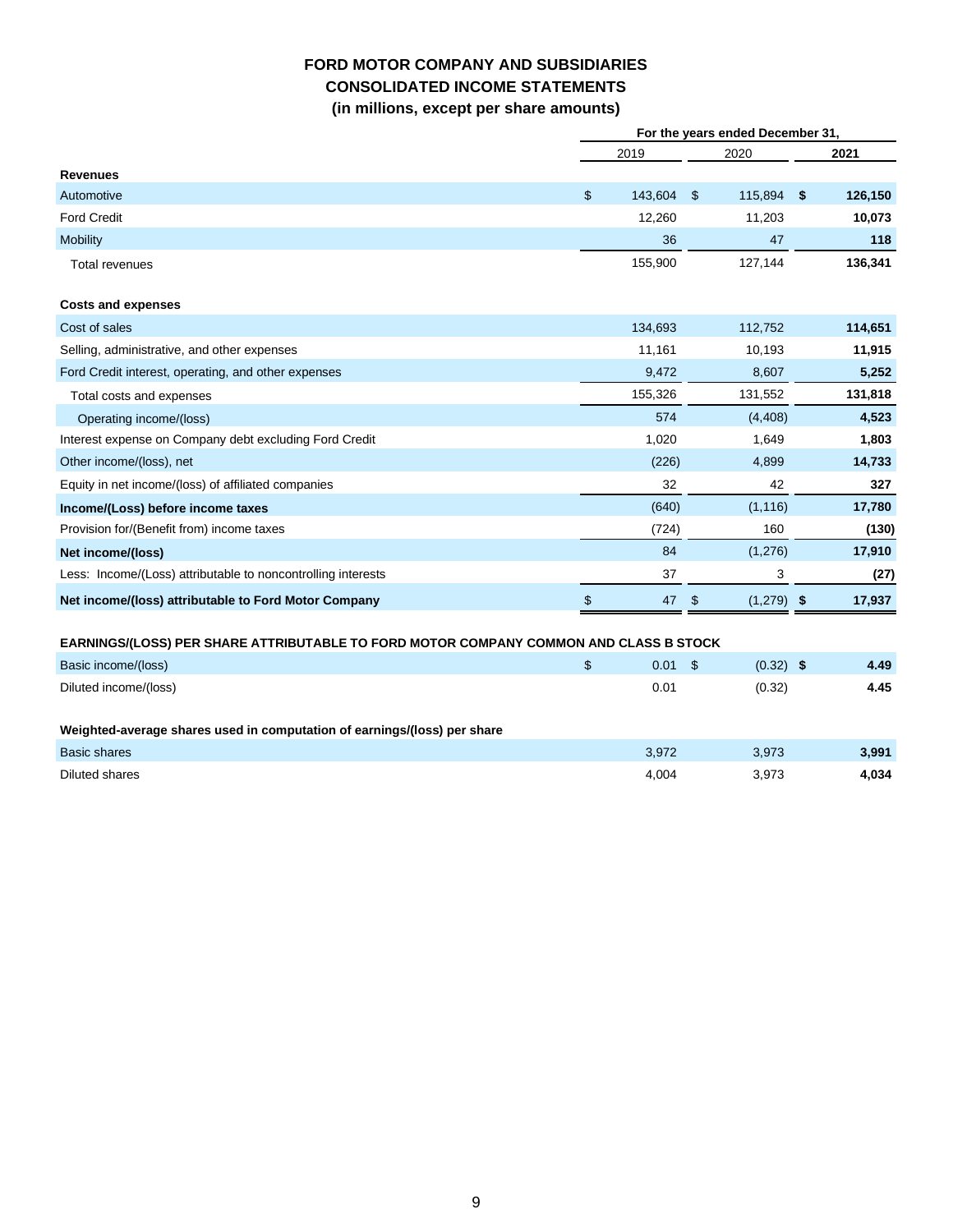## **FORD MOTOR COMPANY AND SUBSIDIARIES CONSOLIDATED BALANCE SHEETS (in millions)**

|                                                                                                | December 31,<br>2020 |          | December 31,<br>2021 |
|------------------------------------------------------------------------------------------------|----------------------|----------|----------------------|
| <b>ASSETS</b>                                                                                  |                      |          |                      |
| Cash and cash equivalents                                                                      | \$                   | 25,243   | \$<br>20,540         |
| Marketable securities                                                                          |                      | 24,718   | 29,053               |
| Ford Credit finance receivables, net of allowance for credit losses of \$394 and \$282         |                      | 42,401   | 32,543               |
| Trade and other receivables, less allowances of \$84 and \$48                                  |                      | 9,993    | 11,370               |
| Inventories                                                                                    |                      | 10,808   | 12,065               |
| Other assets                                                                                   |                      | 3,581    | 3,425                |
| <b>Total current assets</b>                                                                    |                      | 116,744  | 108,996              |
| Ford Credit finance receivables, net of allowance for credit losses of \$911 and \$643         |                      | 55,277   | 51,256               |
| Net investment in operating leases                                                             |                      | 27,951   | 26,361               |
| Net property                                                                                   |                      | 37,083   | 37,139               |
| Equity in net assets of affiliated companies                                                   |                      | 4,901    | 4,545                |
| Deferred income taxes                                                                          |                      | 12,423   | 13,796               |
| Other assets                                                                                   |                      | 12,882   | 14,942               |
| <b>Total assets</b>                                                                            | \$                   | 267,261  | \$<br>257,035        |
| <b>LIABILITIES</b>                                                                             |                      |          |                      |
| Payables                                                                                       | \$                   | 22,204   | \$<br>22,349         |
| Other liabilities and deferred revenue                                                         |                      | 23,645   | 18,686               |
| Debt payable within one year                                                                   |                      |          |                      |
| Company excluding Ford Credit                                                                  |                      | 1,374    | 3,175                |
| <b>Ford Credit</b>                                                                             |                      | 49,969   | 46,517               |
| <b>Total current liabilities</b>                                                               |                      | 97,192   | 90,727               |
| Other liabilities and deferred revenue                                                         |                      | 28,379   | 27,705               |
| Long-term debt                                                                                 |                      |          |                      |
| Company excluding Ford Credit                                                                  |                      | 22,633   | 17,200               |
| <b>Ford Credit</b>                                                                             |                      | 87,708   | 71,200               |
| Deferred income taxes                                                                          |                      | 538      | 1,581                |
| <b>Total liabilities</b>                                                                       |                      | 236,450  | 208,413              |
|                                                                                                |                      |          |                      |
| <b>EQUITY</b>                                                                                  |                      |          |                      |
| Common Stock, par value \$0.01 per share (4,050 million shares issued of 6 billion authorized) |                      | 40       | 40                   |
| Class B Stock, par value \$0.01 per share (71 million shares issued of 530 million authorized) |                      | 1        |                      |
| Capital in excess of par value of stock                                                        |                      | 22,290   | 22,611               |
| Retained earnings                                                                              |                      | 18,243   | 35,769               |
| Accumulated other comprehensive income/(loss)                                                  |                      | (8, 294) | (8, 339)             |
| Treasury stock                                                                                 |                      | (1,590)  | (1, 563)             |
| Total equity attributable to Ford Motor Company                                                |                      | 30,690   | 48,519               |
| Equity attributable to noncontrolling interests                                                |                      | 121      | 103                  |
| <b>Total equity</b>                                                                            |                      | 30,811   | 48,622               |
| <b>Total liabilities and equity</b>                                                            | \$                   | 267,261  | \$<br>257,035        |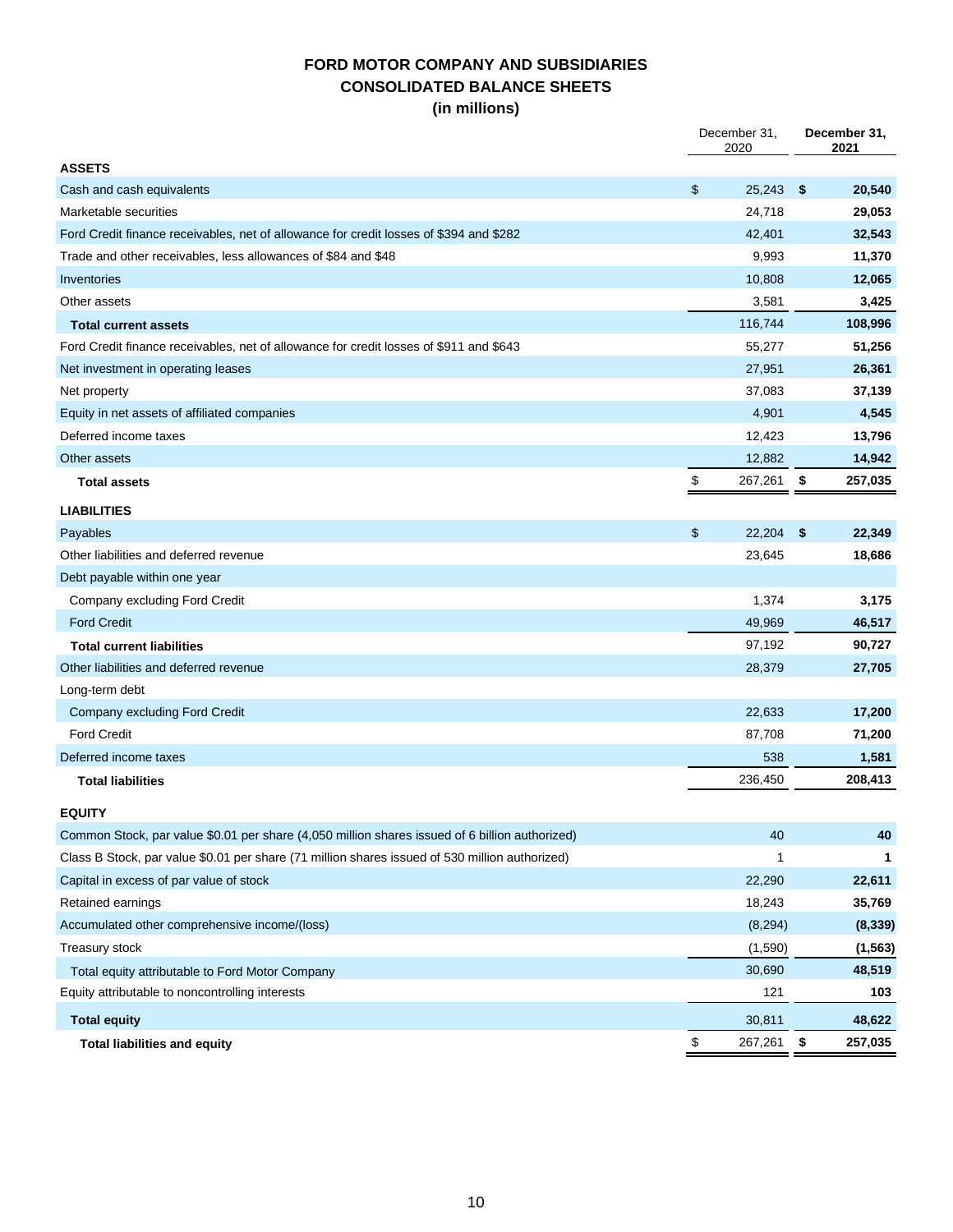#### **2021 SUPPLEMENTAL INFORMATION**

The tables below provide supplemental consolidating financial information. Company excluding Ford Credit includes our Automotive and Mobility reportable segments, Corporate Other, Interest on Debt, and Special Items. Eliminations, where presented, primarily represent eliminations of intersegment transactions and deferred tax netting.

*Selected Cash Flow Information.* The following tables provide supplemental cash flow information (in millions):

|                                                                                                                 |                |                                            |                                |                | For the Year Ended December 31, 2021 |                                           |                     |
|-----------------------------------------------------------------------------------------------------------------|----------------|--------------------------------------------|--------------------------------|----------------|--------------------------------------|-------------------------------------------|---------------------|
| Cash flows from operating activities                                                                            |                | Company<br>excluding<br><b>Ford Credit</b> | <b>Ford Credit</b>             |                | <b>Eliminations</b>                  |                                           | <b>Consolidated</b> |
| Net income/(loss)                                                                                               | \$             | 13,403                                     | \$<br>4,507                    | $\mathfrak{S}$ |                                      | $\mathfrak{L}$                            | 17,910              |
| Depreciation and tooling amortization                                                                           |                | 5,652                                      | 1,666                          |                |                                      |                                           | 7,318               |
| Other amortization                                                                                              |                | 141                                        | (1,499)                        |                |                                      |                                           | (1,358)             |
| Brazil manufacturing exit non-cash charges (excluding accelerated depreciation of<br>\$322)                     |                | 48                                         |                                |                |                                      |                                           | 48                  |
| (Gains)/Losses on extinguishment of debt                                                                        |                | 1,692                                      | 10                             |                |                                      |                                           | 1,702               |
| Provision for/(Benefit from) credit and insurance losses                                                        |                | 3                                          | (301)                          |                |                                      |                                           | (298)               |
| Pension and OPEB expense/(income)                                                                               |                | (4,865)                                    |                                |                |                                      |                                           | (4,865)             |
| Equity investment dividends received in excess of (earnings)/losses                                             |                | 120                                        | (4)                            |                |                                      |                                           | 116                 |
| Foreign currency adjustments                                                                                    |                | 406                                        | 126                            |                |                                      |                                           | 532                 |
| Net realized and unrealized (gains)/losses on cash equivalents, marketable<br>securities, and other investments |                | (9, 174)                                   | 15                             |                |                                      |                                           | (9, 159)            |
| Net (gain)/loss on changes in investments in affiliates                                                         |                | (367)                                      | (1)                            |                |                                      |                                           | (368)               |
| Stock compensation                                                                                              |                | 296                                        | 9                              |                |                                      |                                           | 305                 |
| Provision for deferred income taxes                                                                             |                | (710)                                      | 147                            |                |                                      |                                           | (563)               |
| Decrease/(Increase) in finance receivables (wholesale and other)                                                |                |                                            | 7,656                          |                |                                      |                                           | 7,656               |
| Decrease/(Increase) in intersegment receivables/payables                                                        |                | (662)                                      | 662                            |                |                                      |                                           |                     |
| Decrease/(Increase) in accounts receivable and other assets                                                     |                | (1,378)                                    | 237                            |                |                                      |                                           | (1, 141)            |
| Decrease/(Increase) in inventory                                                                                |                | (1,778)                                    |                                |                |                                      |                                           | (1,778)             |
| Increase/(Decrease) in accounts payable and accrued and other liabilities                                       |                | 187                                        | (223)                          |                |                                      |                                           | (36)                |
| Other                                                                                                           |                | (180)                                      | (54)                           |                |                                      |                                           | (234)               |
| Interest supplements and residual value support to Ford Credit                                                  |                | (2, 340)                                   | 2,340                          |                |                                      |                                           |                     |
| Net cash provided by/(used in) operating activities                                                             | \$             | 494                                        | $\sqrt[6]{3}$<br>15,293        | -\$            |                                      | \$                                        | 15,787              |
| <b>Cash flows from investing activities</b>                                                                     |                |                                            |                                |                |                                      |                                           |                     |
| Capital spending                                                                                                | $\mathfrak{s}$ | $(6, 183)$ \$                              |                                | $(44)$ \$      |                                      | \$                                        | (6, 227)            |
| Acquisitions of finance receivables and operating leases                                                        |                |                                            | (48, 379)                      |                |                                      |                                           | (48, 379)           |
| Collections of finance receivables and operating leases                                                         |                |                                            | 52,094                         |                |                                      |                                           | 52,094              |
| Proceeds from sale of business                                                                                  |                | 145                                        |                                |                |                                      |                                           | 145                 |
| Purchases of marketable securities and other investments                                                        |                | (19, 477)                                  | (8,014)                        |                |                                      |                                           | (27, 491)           |
| Sales and maturities of marketable securities and other<br>investments                                          |                | 22,553                                     | 10,676                         |                |                                      |                                           | 33,229              |
| Settlements of derivatives                                                                                      |                | (255)                                      | (17)                           |                |                                      |                                           | (272)               |
| Other                                                                                                           |                | (354)                                      |                                |                |                                      |                                           | (354)               |
| Investing activity (to)/from other segments                                                                     |                | 7,478                                      | (146)                          |                | (7, 332)                             |                                           |                     |
| Net cash provided by/(used in) investing activities                                                             | \$             | 3,907                                      | \$<br>6,170                    | $\sqrt{3}$     | $(7,332)$ \$                         |                                           | 2,745               |
| <b>Cash flows from financing activities</b>                                                                     |                |                                            |                                |                |                                      |                                           |                     |
| Cash payments for dividends and dividend equivalents                                                            | \$             | $(403)$ \$                                 |                                | $\frac{3}{2}$  |                                      | $\, \, \raisebox{12pt}{$\scriptstyle \$}$ | (403)               |
| Purchases of common stock                                                                                       |                |                                            |                                |                |                                      |                                           |                     |
| Net changes in short-term debt                                                                                  |                | (187)                                      | 3,460                          |                |                                      |                                           | 3,273               |
| Proceeds from issuance of long-term debt                                                                        |                | 4,800                                      | 23,101                         |                |                                      |                                           | 27,901              |
| Payments on long-term debt                                                                                      |                | (9,904)                                    | (44, 260)                      |                |                                      |                                           | (54, 164)           |
| Other                                                                                                           |                | (42)                                       | (63)                           |                |                                      |                                           | (105)               |
| Financing activity to/(from) other segments                                                                     |                | 146                                        | (7, 478)                       |                | 7,332                                |                                           |                     |
| Net cash provided by/(used in) financing activities                                                             | \$             | (5,590)                                    | \$<br>$(25, 240)$ \$<br>(4.00) |                | 7,332                                | \$                                        | (23, 498)<br>(0.00) |

Effect of exchange rate changes on cash, cash equivalents, and restricted cash \$ (104) \$ (128) \$ - \$ (232)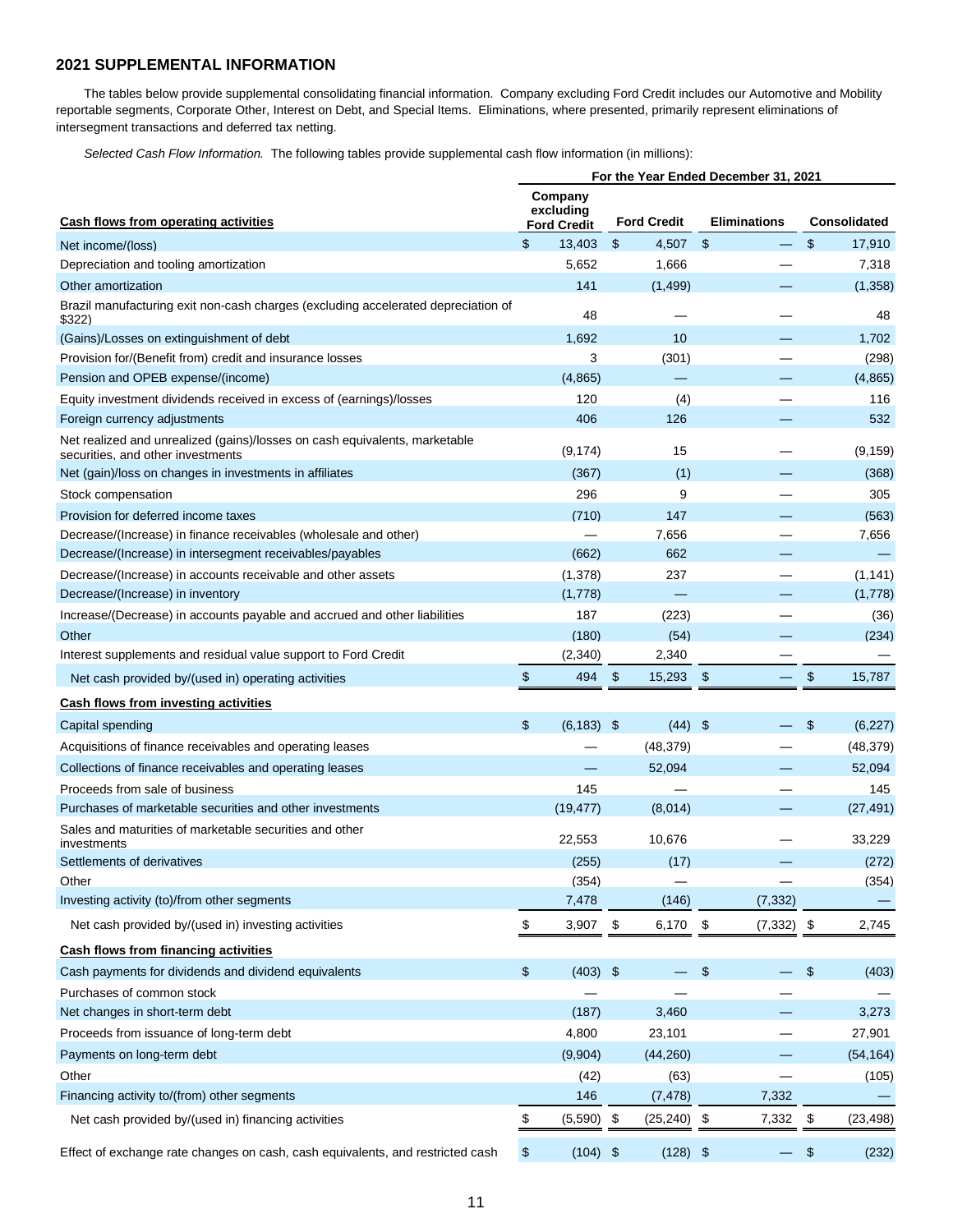*Selected Income Statement Information.* The following table provides supplemental income statement information (in millions):

|                                                              |    | For the Year Ended December 31, 2021       |                |    |                     |         |  |  |  |
|--------------------------------------------------------------|----|--------------------------------------------|----------------|----|---------------------|---------|--|--|--|
|                                                              |    | Company<br>excluding Ford<br><b>Credit</b> |                |    | <b>Consolidated</b> |         |  |  |  |
| Revenues                                                     | \$ | 126,268                                    | 10,073<br>- \$ |    | \$                  | 136,341 |  |  |  |
| Total costs and expenses                                     |    | 126,566                                    | 5,252          |    |                     | 131,818 |  |  |  |
| Operating income/(loss)                                      |    | (298)                                      | 4,821          |    |                     | 4,523   |  |  |  |
| Interest expense on Company debt excluding Ford Credit       |    | 1,803                                      |                |    |                     | 1,803   |  |  |  |
| Other income/(loss), net                                     |    | 14,868                                     | (135)          |    |                     | 14,733  |  |  |  |
| Equity in net income/(loss) of affiliated companies          |    | 296                                        |                | 31 |                     | 327     |  |  |  |
| Income/(Loss) before income taxes                            |    | 13,063                                     | 4,717          |    |                     | 17,780  |  |  |  |
| Provision for/(Benefit from) income taxes                    |    | (340)                                      | 210            |    |                     | (130)   |  |  |  |
| Net income/(loss)                                            |    | 13,403                                     | 4,507          |    |                     | 17,910  |  |  |  |
| Less: Income/(loss) attributable to noncontrolling interests |    | (27)                                       |                |    |                     | (27)    |  |  |  |
| Net income/(loss) attributable to Ford Motor Company         | S  | 13,430                                     | -\$<br>4,507   |    | \$                  | 17,937  |  |  |  |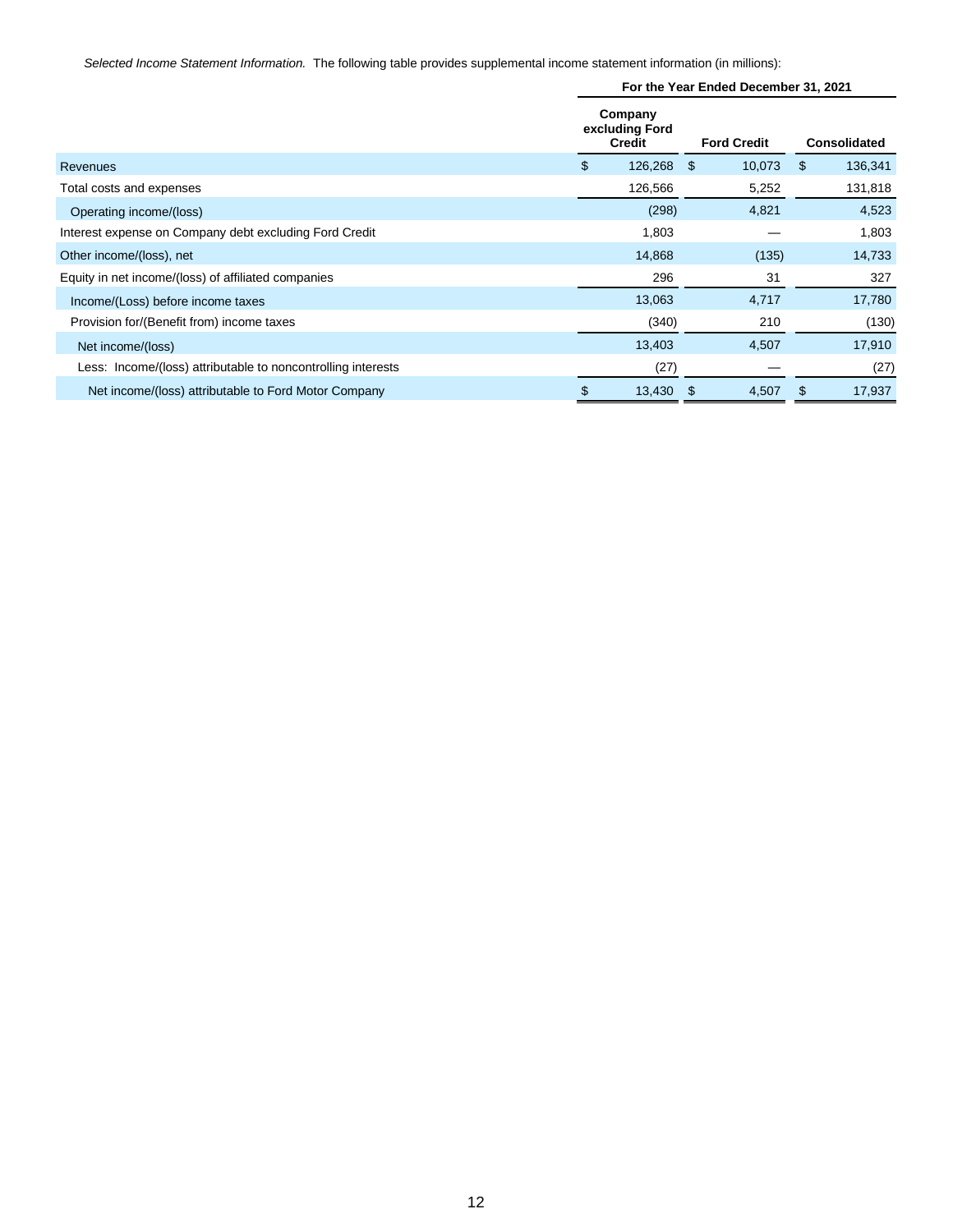*Selected Balance Sheet Information.* The following tables provide supplemental balance sheet information (in millions):

|                                                            | December 31, 2021 |                                            |                |                    |                             |                     |                           |         |
|------------------------------------------------------------|-------------------|--------------------------------------------|----------------|--------------------|-----------------------------|---------------------|---------------------------|---------|
| <b>Assets</b>                                              |                   | Company<br>excluding<br><b>Ford Credit</b> |                | <b>Ford Credit</b> |                             | <b>Eliminations</b> | <b>Consolidated</b>       |         |
| Cash and cash equivalents                                  | $\mathfrak{S}$    | 9.577                                      | $\mathfrak{L}$ | 10,963             | $\boldsymbol{\hat{\theta}}$ |                     | $\boldsymbol{\mathsf{S}}$ | 20,540  |
| Marketable securities                                      |                   | 26,880                                     |                | 2,173              |                             |                     |                           | 29,053  |
| Ford Credit finance receivables, net                       |                   |                                            |                | 32,543             |                             |                     |                           | 32,543  |
| Trade and other receivables, net                           |                   | 3,564                                      |                | 7,806              |                             |                     |                           | 11,370  |
| Inventories                                                |                   | 12,065                                     |                |                    |                             |                     |                           | 12,065  |
| Other assets                                               |                   | 2,473                                      |                | 952                |                             |                     |                           | 3,425   |
| Receivable from other segments                             |                   | 55                                         |                | 1,333              |                             | (1, 388)            |                           |         |
| Total current assets                                       |                   | 54,614                                     |                | 55,770             |                             | (1,388)             |                           | 108,996 |
| Ford Credit finance receivables, net                       |                   |                                            |                | 51,256             |                             |                     |                           | 51,256  |
| Net investment in operating leases                         |                   | 1,194                                      |                | 25,167             |                             |                     |                           | 26,361  |
| Net property                                               |                   | 36.915                                     |                | 224                |                             |                     |                           | 37,139  |
| Equity in net assets of affiliated companies               |                   | 4,422                                      |                | 123                |                             |                     |                           | 4,545   |
| Deferred income taxes                                      |                   | 13,606                                     |                | 190                |                             |                     |                           | 13,796  |
| Other assets                                               |                   | 13,273                                     |                | 1,669              |                             |                     |                           | 14,942  |
| Receivable from other segments                             |                   |                                            |                | 29                 |                             | (29)                |                           |         |
| <b>Total assets</b>                                        | $\$\,$            | 124,024                                    | \$             | 134,428            | \$                          | (1, 417)            | \$                        | 257,035 |
| <b>Liabilities</b>                                         |                   |                                            |                |                    |                             |                     |                           |         |
| Payables                                                   | \$                | 21,315                                     | $\frac{3}{2}$  | 1,034              | $\mathfrak{F}$              |                     | $\mathfrak{s}$            | 22,349  |
| Other liabilities and deferred revenue                     |                   | 17,394                                     |                | 1,292              |                             |                     |                           | 18,686  |
| Company excluding Ford Credit debt payable within one year |                   | 3,175                                      |                |                    |                             |                     |                           | 3,175   |
| Ford Credit debt payable within one year                   |                   |                                            |                | 46,517             |                             |                     |                           | 46,517  |
| Payable to other segments                                  |                   | 1,388                                      |                |                    |                             | (1, 388)            |                           |         |
| <b>Total current liabilities</b>                           |                   | 43,272                                     |                | 48,843             |                             | (1, 388)            |                           | 90,727  |
| Other liabilities and deferred revenue                     |                   | 26,393                                     |                | 1,312              |                             |                     |                           | 27,705  |
| Company excluding Ford Credit long-term debt               |                   | 17,200                                     |                |                    |                             |                     |                           | 17,200  |
| Ford Credit long-term debt                                 |                   |                                            |                | 71,200             |                             |                     |                           | 71,200  |
| Deferred income taxes                                      |                   | 905                                        |                | 676                |                             |                     |                           | 1,581   |
| Payable to other segments                                  |                   | 29                                         |                |                    |                             | (29)                |                           |         |
| <b>Total liabilities</b>                                   | \$                | 87,799                                     | \$             | 122,031            | \$                          | (1, 417)            | \$                        | 208,413 |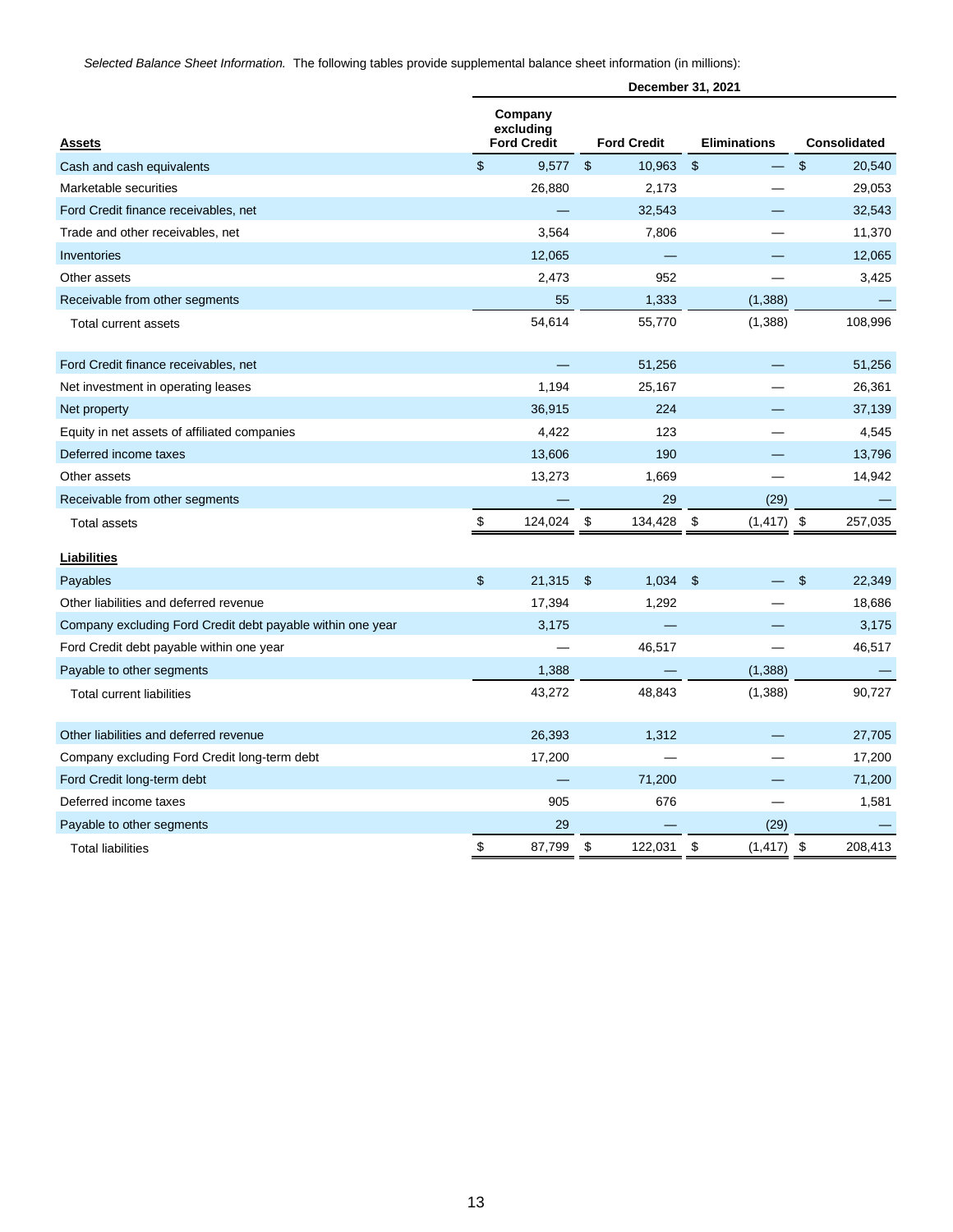# **Non-GAAP Financial Measures That Supplement GAAP Measures**

We use both GAAP and non-GAAP financial measures for operational and financial decision making, and to assess Company and segment business performance. The non-GAAP measures listed below are intended to be considered by users as supplemental information to their equivalent GAAP measures, to aid investors in better understanding our financial results. We believe that these non-GAAP measures provide useful perspective on underlying operating results and trends, and a means to compare our period-overperiod results. These non-GAAP measures should not be considered as a substitute for, or superior to, measures of financial performance prepared in accordance with GAAP. These non-GAAP measures may not be the same as similarly titled measures used by other companies due to possible differences in method and in items or events being adjusted.

- **Company Adjusted EBIT (Most Comparable GAAP Measure: Net Income / (Loss) attributable to Ford)** Earnings Before Interest and Taxes (EBIT) excludes interest on debt (excl. Ford Credit Debt), taxes and pre-tax special items. This non-GAAP measure is useful to management and investors because it focuses on underlying operating results and trends, and improves comparability of our period-over-period results. Our management ordinarily excludes special items from its review of the results of the operating segments for purposes of measuring segment profitability and allocating resources. Pre-tax special items consist of (i) pension and OPEB remeasurement gains and losses, (ii) gains and losses on investments in equity securities, (iii) significant personnel expenses, dealer-related costs, and facility-related charges stemming from our efforts to match production capacity and cost structure to market demand and changing model mix, and (iv) other items that we do not necessarily consider to be indicative of earnings from ongoing operating activities. When we provide guidance for adjusted EBIT, we do not provide guidance on a net income basis because the GAAP measure will include potentially significant special items that have not yet occurred and are difficult to predict with reasonable certainty, including gains and losses on pension and OPEB remeasurements and on investments in equity securities.
- **Company Adjusted EBIT Margin (Most Comparable GAAP Measure: Company Net Income / (Loss) Margin)**  Company Adjusted EBIT Margin is Company Adjusted EBIT divided by Company revenue. This non-GAAP measure is useful to management and investors because it allows users to evaluate our operating results aligned with industry reporting.
- **Adjusted Earnings / (Loss) Per Share (Most Comparable GAAP Measure: Earnings / (Loss) Per Share)** Measure of Company's diluted net earnings / (loss) per share adjusted for impact of pre-tax special items (described above), tax special items and restructuring impacts in noncontrolling interests. The measure provides investors with useful information to evaluate performance of our business excluding items not indicative of the underlying run rate of our business. When we provide guidance for adjusted earnings / (loss) per share, we do not provide guidance on an earnings / (loss) per share basis because the GAAP measure will include potentially significant special items that have not yet occurred and are difficult to predict with reasonable certainty prior to year-end, including pension and OPEB remeasurement gains and losses.
- **Adjusted Effective Tax Rate (Most Comparable GAAP Measure: Effective Tax Rate)**  Measure of Company's tax rate excluding pre-tax special items (described above) and tax special items. The measure provides an ongoing effective rate which investors find useful for historical comparisons and for forecasting. When we provide guidance for adjusted effective tax rate, we do not provide guidance on an effective tax rate basis because the GAAP measure will include potentially significant special items that have not yet occurred and are difficult to predict with reasonable certainty prior to year-end, including pension and OPEB remeasurement gains and losses.
- **Company Adjusted Free Cash Flow (FCF) (Most Comparable GAAP Measure: Net Cash Provided By / (Used In) Operating Activities) –** Measure of Company's operating cash flow excluding Ford Credit's operating cash flows. The measure contains elements management considers operating activities, including Automotive and Mobility capital spending, Ford Credit distributions to its parent, and settlement of derivatives. The measure excludes cash outflows for funded pension contributions, global redesign (including separations), and other items that are considered operating cash flows under GAAP. This measure is useful to management and investors because it is consistent with management's assessment of the Company's operating cash flow performance. When we provide guidance for Company Adjusted FCF, we do not provide guidance for net cash provided by / (used in) operating activities because the GAAP measure will include items that are difficult to quantify or predict with reasonable certainty, including cash flows related to the Company's exposures to foreign currency exchange rates and certain commodity prices (separate from any related hedges), Ford Credit's operating cash flows, and cash flows related to special items, including separation payments, each of which individually or in the aggregate could have a significant impact to our net cash provided by / (used in) our operating activities.
- **Adjusted ROIC**  Calculated as the sum of adjusted net operating profit / (loss) after-cash tax from the last four quarters, divided by the average invested capital over the last four quarters. This calculation provides management and investors with useful information to evaluate the Company's after-cash tax operating return on its invested capital for the period presented. Adjusted net operating profit / (loss) after-cash tax measures operating results less special items, interest on debt (excl. Ford Credit Debt), and certain pension / OPEB costs. Average invested capital is the sum of average balance sheet equity, debt (excl. Ford Credit Debt), and net pension / OPEB liability.

#### **Note: Calculated results may not sum due to rounding**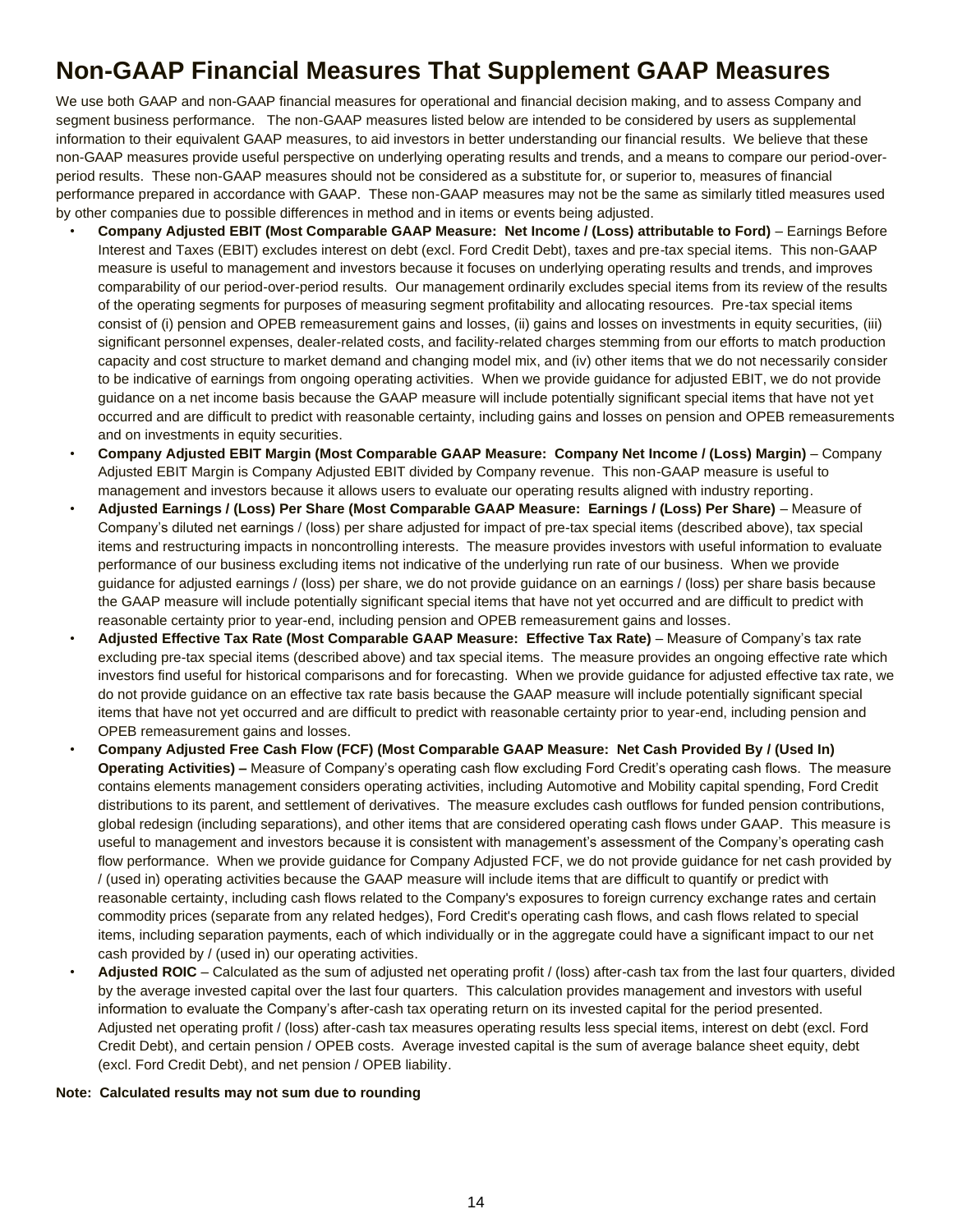## **Net Income / (Loss) Reconciliation To Adjusted EBIT (\$M)**

|                                                           | <b>Fourth Quarter</b> |             | <b>Full Year</b> |             |  |  |  |
|-----------------------------------------------------------|-----------------------|-------------|------------------|-------------|--|--|--|
|                                                           | 2020                  | 2021        | 2020             | 2021        |  |  |  |
|                                                           |                       |             |                  |             |  |  |  |
| Net income / (loss) attributable to Ford (GAAP)           | \$ (2,788)            | \$12,282    | \$(1,279)        | \$17,937    |  |  |  |
| Income / (Loss) attributable to non-controlling interests | (3)                   | (9)         | 3                | (27)        |  |  |  |
| Net income / (loss)                                       | \$ (2,791)            | \$12,273    | \$(1,276)        | \$17,910    |  |  |  |
| Less: (Provision for) / Benefit from income taxes *       | 1,019                 | 1,055       | (160)            | 130         |  |  |  |
| Income / (Loss) before income taxes                       | \$ (3,810)            | \$11,218    | \$(1,116)        | \$17,780    |  |  |  |
| Less: Special items pre-tax                               | (5,053)               | 9,614       | (2,003)          | 9,583       |  |  |  |
| Income / (Loss) before special items pre-tax              | 1,243<br>S.           | \$<br>1,604 | \$<br>887        | \$<br>8,197 |  |  |  |
| Less: Interest on debt                                    | (474)                 | (438)       | (1,649)          | (1,803)     |  |  |  |
| <b>Adjusted EBIT (Non-GAAP)</b>                           | 1,717                 | 2,042<br>\$ | 2,536<br>S       | \$10,000    |  |  |  |
| Memo:                                                     |                       |             |                  |             |  |  |  |
| <b>Revenue (\$B)</b>                                      | \$<br>36.0            | \$<br>37.7  | \$<br>127.1      | 136.3<br>S  |  |  |  |
| Net income / (loss) margin (GAAP) (%)                     | (7.8)%                | 32.6%       | (1.0)%           | 13.2%       |  |  |  |
| Adjusted EBIT margin (%)                                  | 4.8%                  | 5.4%        | 2.0%             | 7.3%        |  |  |  |

\* **Full year 2021 includes the recognition of net deferred tax assets and changes in our valuation allowances, offset by tax consequences of unrealized gains on marketable securities**

### **Earnings / (Loss) Per Share Reconciliation To Adjusted Earnings / (Loss) Per Share**

|                                                                                                                  | <b>Fourth Quarter</b>  |    |              |       |                  | <b>Full Year</b> |              |  |
|------------------------------------------------------------------------------------------------------------------|------------------------|----|--------------|-------|------------------|------------------|--------------|--|
|                                                                                                                  | 2020                   |    | 2021         |       | 2020             |                  | 2021         |  |
| Diluted After-Tax Results (\$M)<br>Diluted after-tax results (GAAP)                                              | \$ (2,788)             |    | \$12,282     |       | \$(1,279)        |                  | \$17,937     |  |
| Less: Impact of pre-tax and tax special items                                                                    | (4, 139)               |    | 11,220       |       | (2,724)          |                  | 11,507       |  |
| Adjusted net income - diluted (Non-GAAP)                                                                         | 1,351                  | S. | 1,062        |       | \$<br>1,445      |                  | 6,430        |  |
| <b>Basic and Diluted Shares (M)</b><br>Basic shares (average shares outstanding)                                 | 3,977                  |    | 3,999        |       | 3,973            |                  | 3,991        |  |
| Net dilutive options, unvested restricted stock units, unvested restricted<br>stock shares, and convertible debt | 36                     |    | 56           |       | 29               |                  | 43           |  |
| <b>Diluted shares</b>                                                                                            | 4,013                  |    | 4,055        | 4,002 |                  | 4,034            |              |  |
| Earnings / (Loss) per share - diluted (GAAP) *<br>Less: Net impact of adjustments                                | \$<br>(0.70)<br>(1.04) | S  | 3.03<br>2.77 | S.    | (0.32)<br>(0.68) | S                | 4.45<br>2.86 |  |
| Adjusted earnings per share - diluted (Non-GAAP)                                                                 | 0.34                   |    | 0.26         | S     | 0.36             |                  | 1.59         |  |

\* **The Q4 and Full Year 2020 Calculation of Earnings Per Share - Diluted (GAAP) excludes the 36M and 29M shares respectively of net dilutive options, unvested restricted stock units and restricted stock due to their antidilutive effect**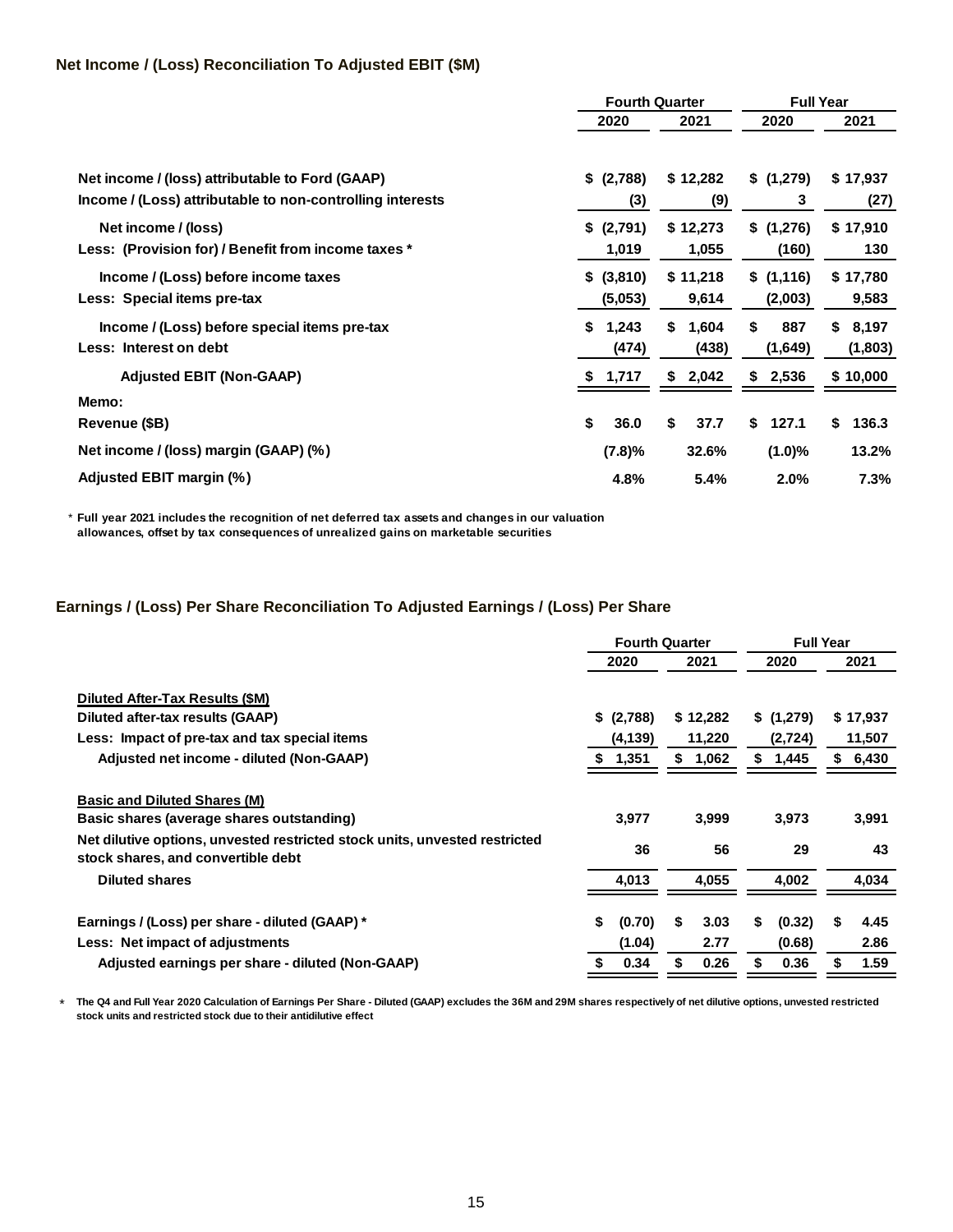### **Effective Tax Rate Reconciliation To Adjusted Effective Tax Rate**

|                                                                 | 2021 |           |    |                  |    | Memo:          |
|-----------------------------------------------------------------|------|-----------|----|------------------|----|----------------|
|                                                                 |      | Q4        |    | <b>Full Year</b> |    | Full Year 2020 |
| <b>Pre-Tax Results (\$M)</b>                                    |      |           |    |                  |    |                |
| Income / (Loss) before income taxes (GAAP)                      | \$   | 11,218    | \$ | 17,780           | S  | (1, 116)       |
| Less: Impact of special items                                   |      | 9,614     |    | 9,583            |    | (2,003)        |
| Adjusted earnings before taxes (Non-GAAP)                       |      | 1,604     | \$ | 8,197            |    | 887            |
| Taxes (\$M)                                                     |      |           |    |                  |    |                |
| (Provision for) / Benefit from income taxes (GAAP)              | \$   | 1,055     | \$ | 130              | \$ | (160)          |
| Less: Impact of special items *                                 |      | 1,606     |    | 1,924            |    | (721)          |
| Adjusted (provision for) / benefit from income taxes (Non-GAAP) |      | (551)     | \$ | (1,794)          | ъ  | 561            |
| Tax Rate (%)                                                    |      |           |    |                  |    |                |
| <b>Effective tax rate (GAAP)</b>                                |      | $(9.4)\%$ |    | (0.7)%           |    | $(14.3)\%$     |
| Adjusted effective tax rate (Non-GAAP)                          |      | 34.4%     |    | 21.9%            |    | (63.2)%        |

**\* Full year 2020 includes the establishment of valuation allowances against primarily U.S. tax credits. Full year 2021 includes the recognition of net deferred tax assets and changes in our valuation allowances, offset by tax consequences of unrealized gains on marketable securities**

## **Net Cash Provided By / (Used In) Operating Activities Reconciliation To Company Adjusted Free Cash Flow (\$M)**

|                                                                        |             |            |             |             |             |          | <b>Full Year</b> |
|------------------------------------------------------------------------|-------------|------------|-------------|-------------|-------------|----------|------------------|
|                                                                        | Q4 2020     | Q1 2021    | Q2 2021     | Q3 2021     | Q4 2021     | 2020     | 2021             |
| Net cash provided by / (used in) operating activities (GAAP)           | \$4,539     | \$4,492    | \$<br>756   | \$7,008     | \$3,531     | \$24,269 | \$15,787         |
|                                                                        |             |            |             |             |             |          |                  |
| <b>Items Not Included in Company Adjusted Free Cash Flows</b><br>Less: |             |            |             |             |             |          |                  |
| Ford Credit operating cash flows                                       | 3,010       | 4,998      | 9,638       | (341)       | 998         | 21,592   | 15,293           |
| <b>Funded pension contributions</b>                                    | (141)       | (229)      | (164)       | (209)       | (171)       | (570)    | (773)            |
| <b>Global Redesign (including separations)</b>                         | (127)       | (345)      | (970)       | (293)       | (327)       | (503)    | (1,935)          |
| Ford Credit tax payments / (refunds) under tax sharing agreement       | 8           | 4          |             | -           | 11          | 477      | 15               |
| Other, net                                                             | (185)       | 64         | (263)       | (13)        | (129)       | (583)    | (341)            |
| <b>Items Included in Company Adiusted Free Cash Flows</b><br>Add:      |             |            |             |             |             |          |                  |
| Company excluding Ford Credit capital spending                         | (1,520)     | (1, 358)   | (1,504)     | (1,562)     | (1,759)     | (5,702)  | (6, 183)         |
| <b>Ford Credit distributions</b>                                       | 1,290       | 1,000      | 4,000       | 1,500       | 1,000       | 3,290    | 7,500            |
| <b>Settlement of derivatives</b>                                       | 129         | (25)       | (133)       | (42)        | (55)        | (171)    | (255)            |
| Company adjusted free cash flow (Non-GAAP)                             | 1,873<br>S. | (383)<br>S | \$ (5, 122) | 7,760<br>\$ | 2,335<br>s. | \$1,273  | 4,590<br>S       |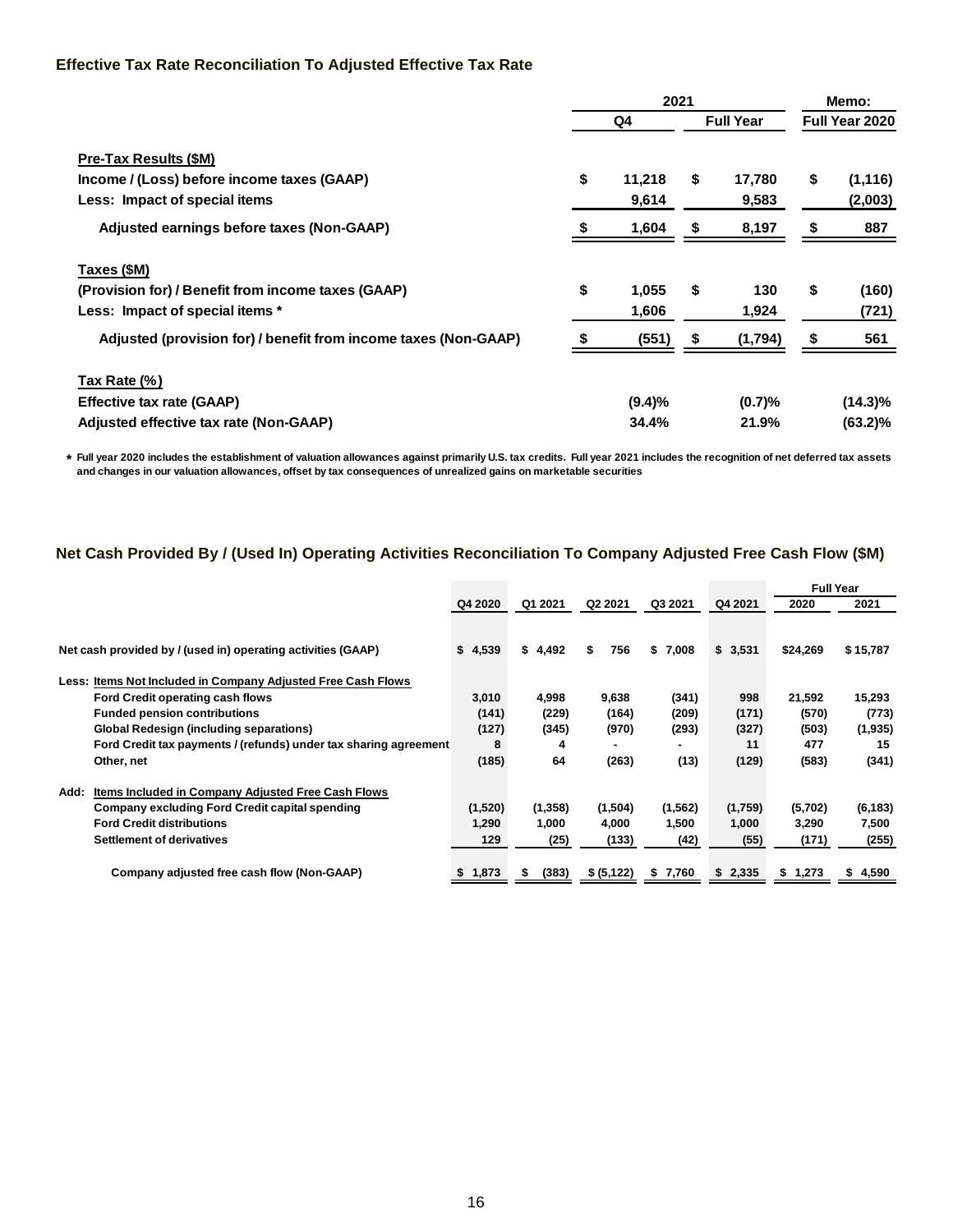|                                                              | <b>Four Quarters</b>  | <b>Four Quarters</b> |       |  |
|--------------------------------------------------------------|-----------------------|----------------------|-------|--|
|                                                              | <b>Ending Q4 2020</b> |                      |       |  |
| <b>Adjusted Net Operating Profit / (Loss) After Cash Tax</b> |                       |                      |       |  |
| Net income / (loss) attributable to Ford                     | \$<br>(1.3)           | \$                   | 17.9  |  |
| <b>Add: Non-controlling interest</b>                         | 0.0                   |                      | (0.0) |  |
| Less: Income tax                                             | (0.2)                 |                      | 0.1   |  |
| Add: Cash tax                                                | (0.4)                 |                      | (0.6) |  |
| Less: Interest on debt                                       | (1.6)                 |                      | (1.8) |  |
| Less: Total pension / OPEB income / (cost)                   | (1.0)                 |                      | 4.9   |  |
| Add: Pension / OPEB service costs                            | (1.1)                 |                      | (1.1) |  |
| Net operating profit / (loss) after cash tax                 | \$<br>0.1             | \$                   | 13.0  |  |
| Less: Special items (excl. pension / OPEB) pre-tax           | (0.4)                 |                      | 5.9   |  |
| Adj. net operating profit / (loss) after cash tax            | 0.5                   | \$                   | 7.1   |  |
| <b>Invested Capital</b>                                      |                       |                      |       |  |
| <b>Equity</b>                                                | \$<br>30.8            | \$                   | 48.6  |  |
| Redeemable non-controlling interest                          |                       |                      |       |  |
| Debt (excl. Ford Credit)                                     | 24.0                  |                      | 20.4  |  |
| <b>Net pension and OPEB liability</b>                        | 13.3                  |                      | 6.4   |  |
| Invested capital (end of period)                             | \$<br>68.1            | \$                   | 75.4  |  |
| Average invested capital                                     | 70.7                  | \$                   | 72.1  |  |
| ROIC(a)                                                      | 0.1%                  |                      | 18.0% |  |
| Adjusted ROIC (Non-GAAP) (b)                                 | 0.7%                  |                      | 9.8%  |  |

**a. Calculated as the sum of net operating profit / (loss) after cash tax from the last four quarters, divided by the average invested capital over the last four quarters**

**b. Calculated as the sum of adjusted net operating profit / (loss) after cash tax from the last four quarters, divided by the average invested capital over the last four quarters**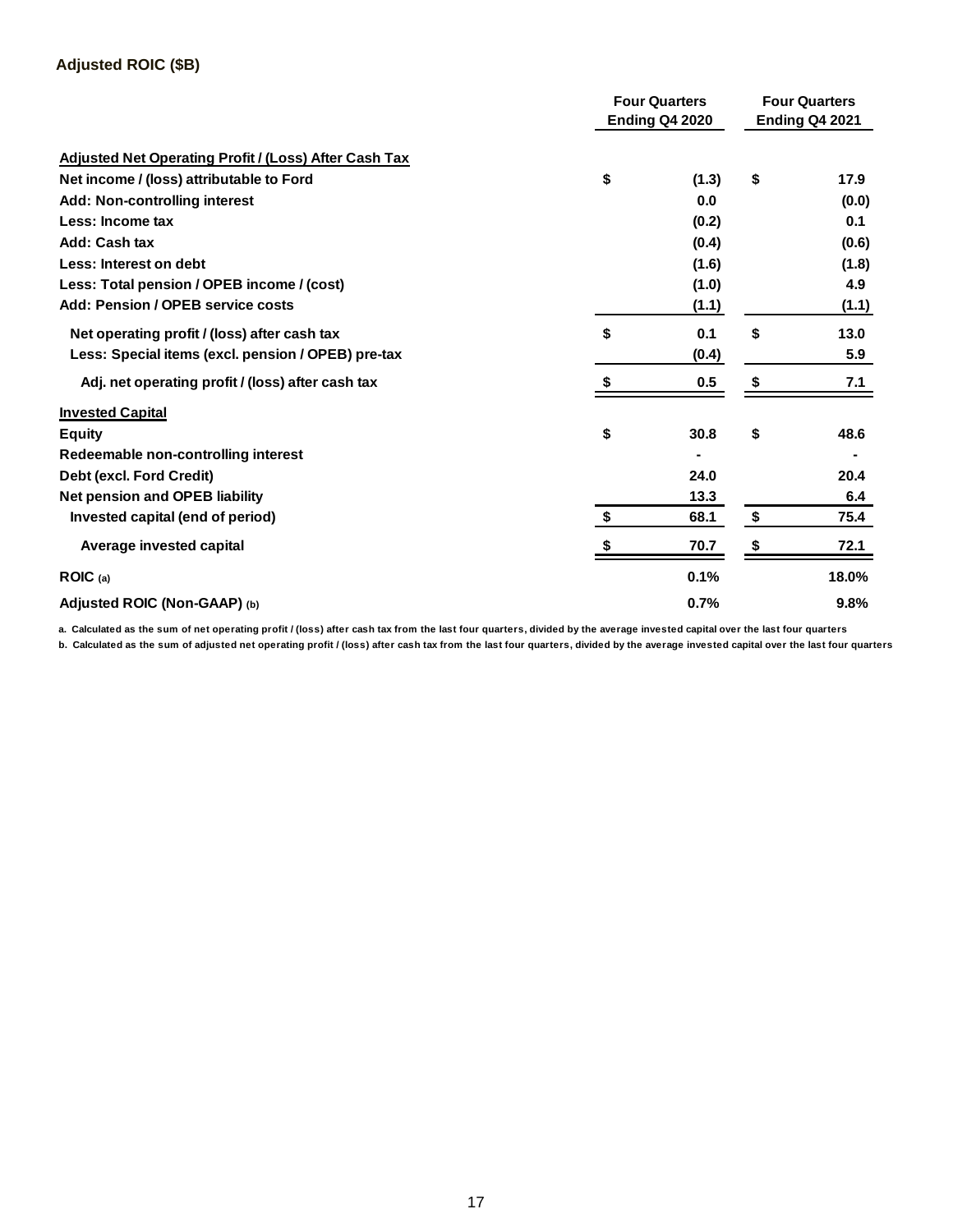## **Special Items (\$B)**

|                                                                     | <b>Fourth Quarter</b> |       |    |       | <b>Full Year</b> |       |    |       |  |
|---------------------------------------------------------------------|-----------------------|-------|----|-------|------------------|-------|----|-------|--|
| <b>Global Redesign</b>                                              |                       | 2020  |    | 2021  |                  | 2020  |    | 2021  |  |
| <b>South America</b>                                                | \$                    | (2.4) | \$ | (0.1) | \$               | (2.5) | \$ | (0.8) |  |
| <b>Europe</b>                                                       |                       | (0.3) |    | (0.2) |                  | (0.7) |    | (0.5) |  |
| <b>Russia</b>                                                       |                       | (0.0) |    | (0.0) |                  | 0.0   |    | 0.0   |  |
| <b>China (including Taiwan)</b>                                     |                       | (0.0) |    | (0.0) |                  | (0.1) |    | 0.2   |  |
| India                                                               |                       | (0.0) |    | (0.1) |                  | (0.0) |    | (0.5) |  |
| Separations and Other (not included above)                          |                       | (0.1) |    | (0.0) |                  | (0.1) |    | (0.1) |  |
| <b>Subtotal Global Redesign</b>                                     | \$                    | (2.9) | \$ | (0.5) | \$               | (3.4) | \$ | (1.7) |  |
| <b>Other Items</b>                                                  |                       |       |    |       |                  |       |    |       |  |
| Gain on transaction with Argo Al                                    | \$                    |       | \$ |       | \$               | 3.5   | \$ |       |  |
| Gain on Rivian IPO and mark-to-market                               |                       |       |    | 8.2   |                  | 0.1   |    | 9.1   |  |
| Gains and losses on investments in equity securities (excl. Rivian) |                       | (0.0) |    | 0.1   |                  | 0.1   |    | 0.1   |  |
| Debt extinguishment premium                                         |                       |       |    | (1.7) |                  |       |    | (1.7) |  |
| Takata field service action                                         |                       | (0.6) |    |       |                  | (0.6) |    |       |  |
| <b>Ford Credit - Brazil and Argentina</b>                           |                       |       |    | 0.0   |                  |       |    | 0.0   |  |
| Other                                                               |                       | (0.0) |    |       |                  | (0.2) |    | (0.0) |  |
| <b>Subtotal Other Items</b>                                         | \$                    | (0.6) | \$ | 6.6   | \$               | 2.9   | \$ | 7.5   |  |
| Pension and OPEB Gain / (Loss)                                      |                       |       |    |       |                  |       |    |       |  |
| <b>Pension and OPEB remeasurement</b>                               | \$                    | (1.6) | \$ | 3.5   | \$               | (1.4) | \$ | 3.9   |  |
| <b>Pension settlements &amp; curtailments</b>                       |                       | (0.0) |    | (0.0) |                  | (0.1) |    | (0.1) |  |
| <b>Subtotal Pension and OPEB Gain / (Loss)</b>                      | \$                    | (1.6) | \$ | 3.5   | \$               | (1.5) | \$ | 3.8   |  |
| <b>Total EBIT Special Items</b>                                     | S.                    | (5.1) | \$ | 9.6   | \$               | (2.0) | \$ | 9.6   |  |
| <b>Cash Effects of Global Redesign (incl. separations)</b>          | \$                    | (0.1) | \$ | (0.3) | \$               | (0.5) | S  | (1.9) |  |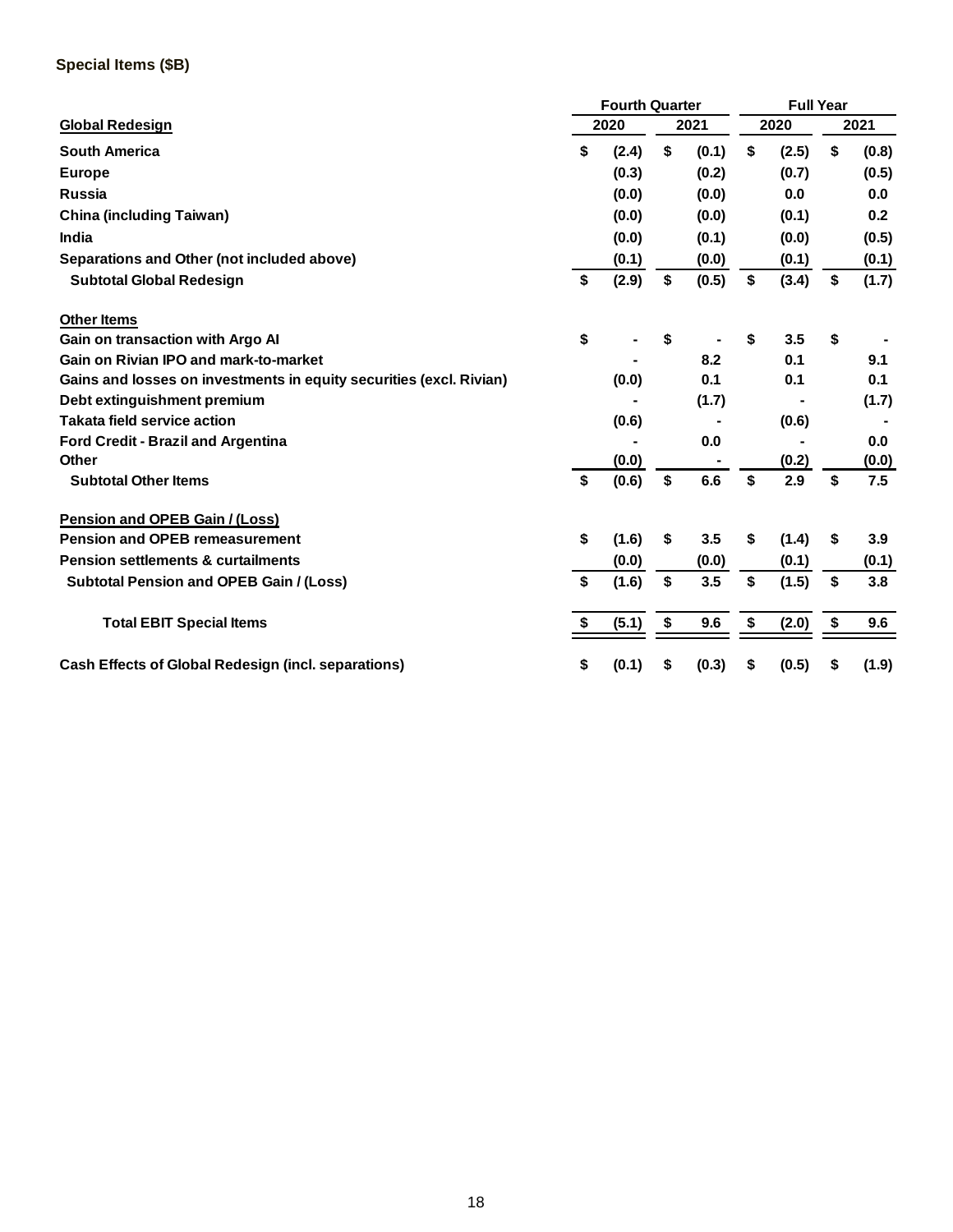## **FORD MOTOR CREDIT COMPANY LLC AND SUBSIDIARIES CONSOLIDATED INCOME STATEMENTS (in millions)**

|                                                      | For the Years Ended December 31, |         |                |         |               |         |
|------------------------------------------------------|----------------------------------|---------|----------------|---------|---------------|---------|
|                                                      | 2019                             |         | 2020           |         | 2021          |         |
| <b>Financing revenue</b>                             |                                  |         |                |         |               |         |
| <b>Operating leases</b>                              | \$                               | 5,899   | $\mathfrak{S}$ | 5,653   | $\frac{1}{2}$ | 5,291   |
| Retail financing                                     |                                  | 3,958   |                | 3,927   |               | 3,888   |
| Dealer financing                                     |                                  | 2,265   |                | 1,474   |               | 774     |
| Other financing                                      |                                  | 96      |                | 88      |               | 46      |
| Total financing revenue                              |                                  | 12,218  |                | 11,142  |               | 9,999   |
| Depreciation on vehicles subject to operating leases |                                  | (3,635) |                | (3,235) |               | (1,626) |
| Interest expense                                     |                                  | (4,389) |                | (3,402) |               | (2,790) |
| Net financing margin                                 |                                  | 4,194   |                | 4,505   |               | 5,583   |
| Other revenue                                        |                                  |         |                |         |               |         |
| Insurance premiums earned                            |                                  | 182     |                | 143     |               | 75      |
| Fee based revenue and other                          |                                  | 223     |                | 177     |               | 176     |
| Total financing margin and other revenue             |                                  | 4,599   |                | 4,825   |               | 5,834   |
| <b>Expenses</b>                                      |                                  |         |                |         |               |         |
| Operating expenses                                   |                                  | 1,416   |                | 1,330   |               | 1,325   |
| Provision for/(Benefit from) credit losses           |                                  | 296     |                | 828     |               | (310)   |
| Insurance expenses                                   |                                  | 103     |                | 82      |               | 10      |
| <b>Total expenses</b>                                |                                  | 1,815   |                | 2,240   |               | 1,025   |
|                                                      |                                  |         |                |         |               |         |
| Other income/(loss), net                             |                                  | 214     |                | 23      |               | (78)    |
| Income before income taxes                           |                                  | 2,998   |                | 2,608   |               | 4,731   |
| Provision for/(Benefit from) income taxes            |                                  | 378     |                | 270     |               | 210     |
| <b>Net income</b>                                    | \$                               | 2,620   | $\mathfrak{S}$ | 2,338   | \$            | 4,521   |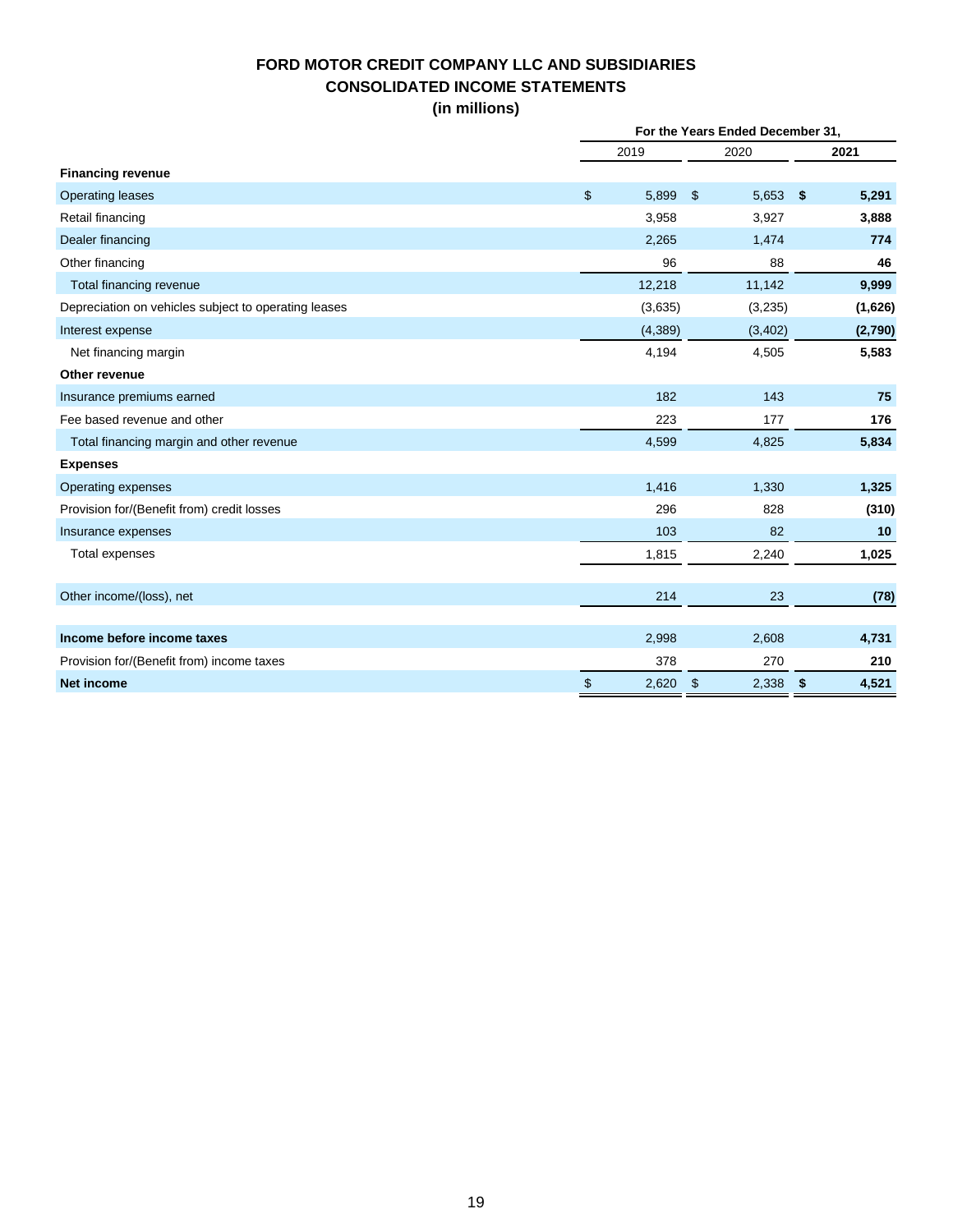## **FORD MOTOR CREDIT COMPANY LLC AND SUBSIDIARIES CONSOLIDATED BALANCE SHEETS (in millions)**

|                                                                                    | December 31,<br>2020 |    | December 31,<br>2021 |  |  |
|------------------------------------------------------------------------------------|----------------------|----|----------------------|--|--|
| <b>ASSETS</b>                                                                      |                      |    |                      |  |  |
| Cash and cash equivalents                                                          | \$<br>14,349         | \$ | 10,963               |  |  |
| Marketable securities                                                              | 4,860                |    | 2,173                |  |  |
| Finance receivables, net                                                           |                      |    |                      |  |  |
| Retail installment contracts, dealer financing, and other financing                | 97,043               |    | 85,347               |  |  |
| <b>Finance leases</b>                                                              | 8,027                |    | 7,003                |  |  |
| Total finance receivables, net of allowance for credit losses of \$1,305 and \$925 | 105,070              |    | 92,350               |  |  |
| Net investment in operating leases                                                 | 26,655               |    | 25,167               |  |  |
| Notes and accounts receivable from affiliated companies                            | 853                  |    | 703                  |  |  |
| Derivative financial instruments                                                   | 2,601                |    | 1,065                |  |  |
| Assets held-for-sale                                                               | 36                   |    |                      |  |  |
| Other assets                                                                       | 3,705                |    | 2,524                |  |  |
| <b>Total assets</b>                                                                | \$<br>158,129        | \$ | 134,945              |  |  |
|                                                                                    |                      |    |                      |  |  |
| <b>LIABILITIES</b>                                                                 |                      |    |                      |  |  |
| Accounts payable                                                                   |                      |    |                      |  |  |
| Customer deposits, dealer reserves, and other                                      | \$<br>1,087          | \$ | 1,051                |  |  |
| Affiliated companies                                                               | 490                  |    | 425                  |  |  |
| Total accounts payable                                                             | 1,577                |    | 1,476                |  |  |
| Debt                                                                               | 137,677              |    | 117,717              |  |  |
| Deferred income taxes                                                              | 504                  |    | 676                  |  |  |
| Derivative financial instruments                                                   | 524                  |    | 512                  |  |  |
| Other liabilities and deferred revenue                                             | 2,280                |    | 2,166                |  |  |
| <b>Total liabilities</b>                                                           | 142,562              |    | 122,547              |  |  |
|                                                                                    |                      |    |                      |  |  |
| <b>SHAREHOLDER'S INTEREST</b>                                                      |                      |    |                      |  |  |
| Shareholder's interest                                                             | 5,227                |    | 5,227                |  |  |
| Accumulated other comprehensive income/(loss)                                      | (478)                |    | (690)                |  |  |
| Retained earnings                                                                  | 10,818               |    | 7,839                |  |  |
| Shareholder's interest attributable to Ford Motor Credit Company                   | 15,567               |    | 12,376               |  |  |
| Shareholder's interest attributable to noncontrolling interests                    |                      |    | 22                   |  |  |
| <b>Total shareholder's interest</b>                                                | 15,567               |    | 12,398               |  |  |
| Total liabilities and shareholder's interest                                       | \$<br>158,129        | \$ | 134,945              |  |  |
|                                                                                    |                      |    |                      |  |  |